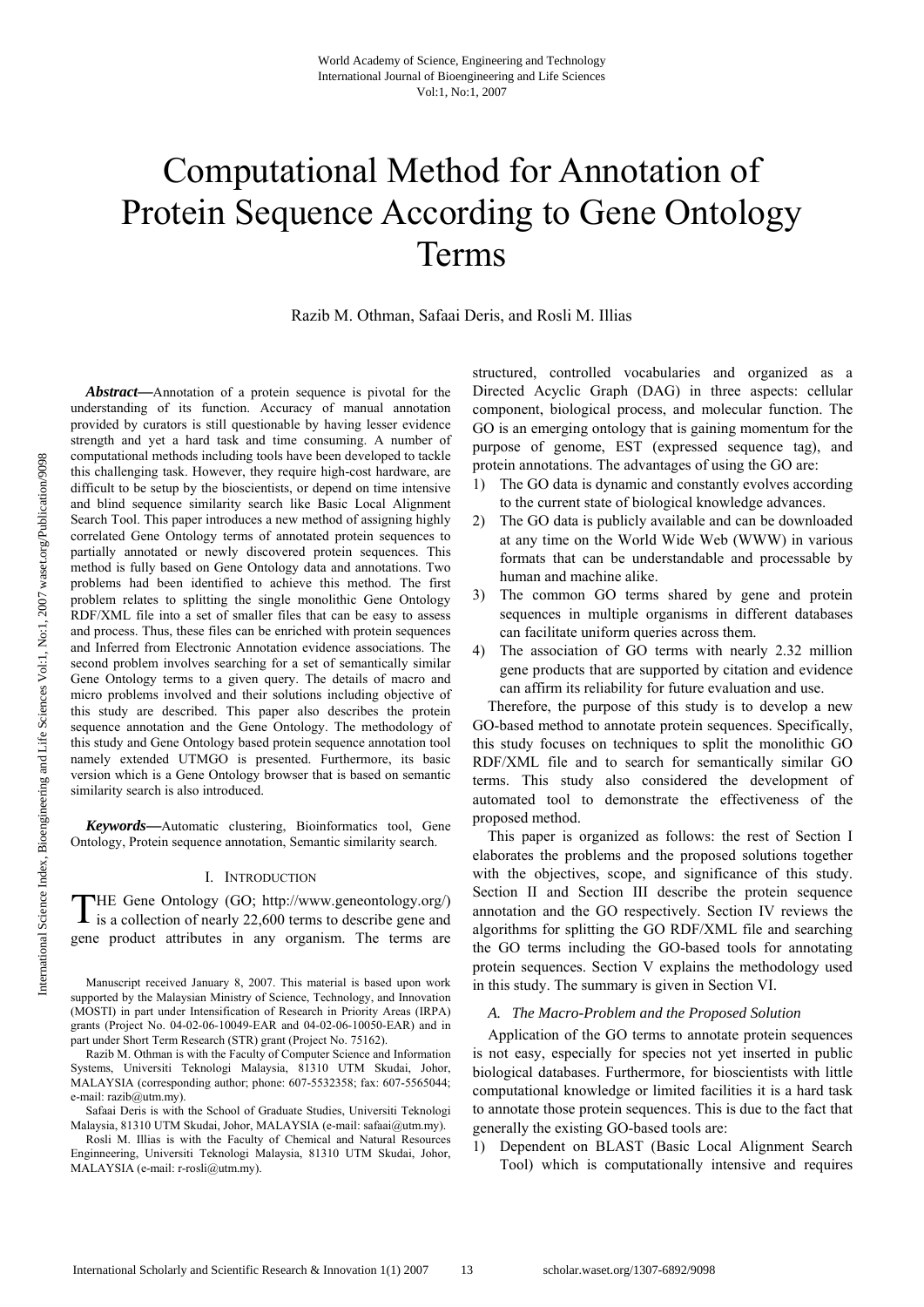high-cost and high-specification hardware.

- 2) Dependent on RDBMS (Relational Database Management Systems) which requires the user to setup the RDBMS software and to import the data or sources into the RDBMS format.
- 3) Partially based on the GO data and requires the user to download the GO Annotation (GOA) data or protein sequence data sets from several sources.
- 4) Sequence alignment is performed to all protein sequences, but not only to sequences that indicate higher similarity.

Therefore, in this study, a new way of applying the GO terms to annotate protein sequences is introduced. The method works with three main parts. In the first part, the single GO RDF/XML file is split into smaller files. The ideas are to avoid dependency on RDBMS format, to fully use the GO data by adding the GOA data and the protein sequence data sets into the files, and to make it easier to be accessed and processed. In the second part, search is performed over the smaller GO RDF/XML files. The target is to find a group of GO terms with higher term similarity score to a GO term which is foreseen to have higher relationship with the query protein sequence. Lastly, the results obtained from the previous part are verified by computing sequence alignment score between the query protein sequence and all sequences attached to those terms. With this method, sequence alignment is carried out only to protein sequences with higher outguessed similarity. Hence, demand for high computational facilities and execution time can be reduced.

# *B. The Micro-Problem and the Proposed Solution*

The proposed GO-based method as described in the previous subsection lead to more technical and theoretical problems. These micro-problems are related to automatic clustering and semantic similarity searching. Automatic clustering is an unsupervised learning problem that tries to divide a set of elements into a number *k* of clusters. Thus, elements in the same cluster are as similar as possible and elements in different clusters are as dissimilar as possible. Determining the number  $k$  of clusters is done by the algorithm and it can be regarded as a hard algorithmic problem. To cluster the GO terms into the number *k* of clusters in order to split the monolithic GO RDF/XML file, the following questions need to be resolved:

- 1) What is the most appropriate clustering algorithm that provides optimal solution and offers reasonable amount of processing time?
- 2) What is the accurate measurement for identifying the number *k* of clusters and for valuating the quality of those clusters?

A genetic split-merge algorithm that combines the parallel genetic algorithm with the split-and-merge algorithm is introduced. The algorithm works by decomposing the GO terms into a number of clusters and then automatically combines these clusters in several iterations until the best number *k* of clusters is found. The algorithm uses cohesionand-coupling metric to measure the goodness of the generated clusters.

On the other hand, semantic similarity searching relates to the problem of determining semantic relatedness between terms either by virtue of their likeness (*bank*-*trust company*), synonymy (*car*-*automobile*), meronymy (*computer*-*keyboard*), antonymy (*rich*-*poor*), functional relationship (*marker penwhite board*), or frequent association (*orang utan*-*Borneo*). In the case of searching for semantically similar GO terms, they are related according to "association"; a table storing information that is shared among the GO terms. Particularly, this table provides an annotation record that is basically a link between a gene product and a GO term. To search the GO terms, the following questions need to be responded:

- 1) What is the most appropriate search algorithm that provides feasible solution and offers reasonable amount of execution time?
- 2) What is the accurate measurement for this biology-related search for measuring the semantic similarity between the GO terms?

A genetic similarity algorithm is proposed by incorporating the parallel genetic algorithm with the semantic similarity measure algorithm. The parallel genetic algorithm is used to generate solution consisting of a set of terms that best match to the user's query and to accelerate the search that involves large dimension. In the meantime, semantic similarity measure algorithm is added into the parallel genetic algorithm to measure the similitude strength between terms during the initiation of chromosome and calculation of fitness value.

# *C. Objective of the Study*

The goal of this study is to develop a computational method to annotate protein sequences using knowledge in the GO. Therefore, this study has several objectives to achieve as follows:

- 1) To develop an automatic clustering algorithm using genetic split-merge algorithm in order to split the monolithic GO RDF/XML file.
- 2) To develop a similarity search algorithm using genetic similarity algorithm in order to find a group of semantically related GO terms.
- 3) To develop a tool as a proof-of-concept study that applied both algorithms mentioned above in order to highlight the capabilities of the proposed method.

# *D. Scope and Significant of the Study*

Annotation of protein sequences are important for the preservation and reuse of knowledge and for content-based queries. Traditional wet-lab methods are labor intensive and prone to human error. Alternatively, sequence-similaritybased tools are time intensive and require high investment in computing facilities. Therefore, a simple and practical method that is more accurate, faster, easy to configure and use, low computing cost, and exhaustive is needed. In this study, a GObased tool named *extended* UTMGO is developed to meet these features. The tool is composed of two primary components. The first component named SMAGA is used to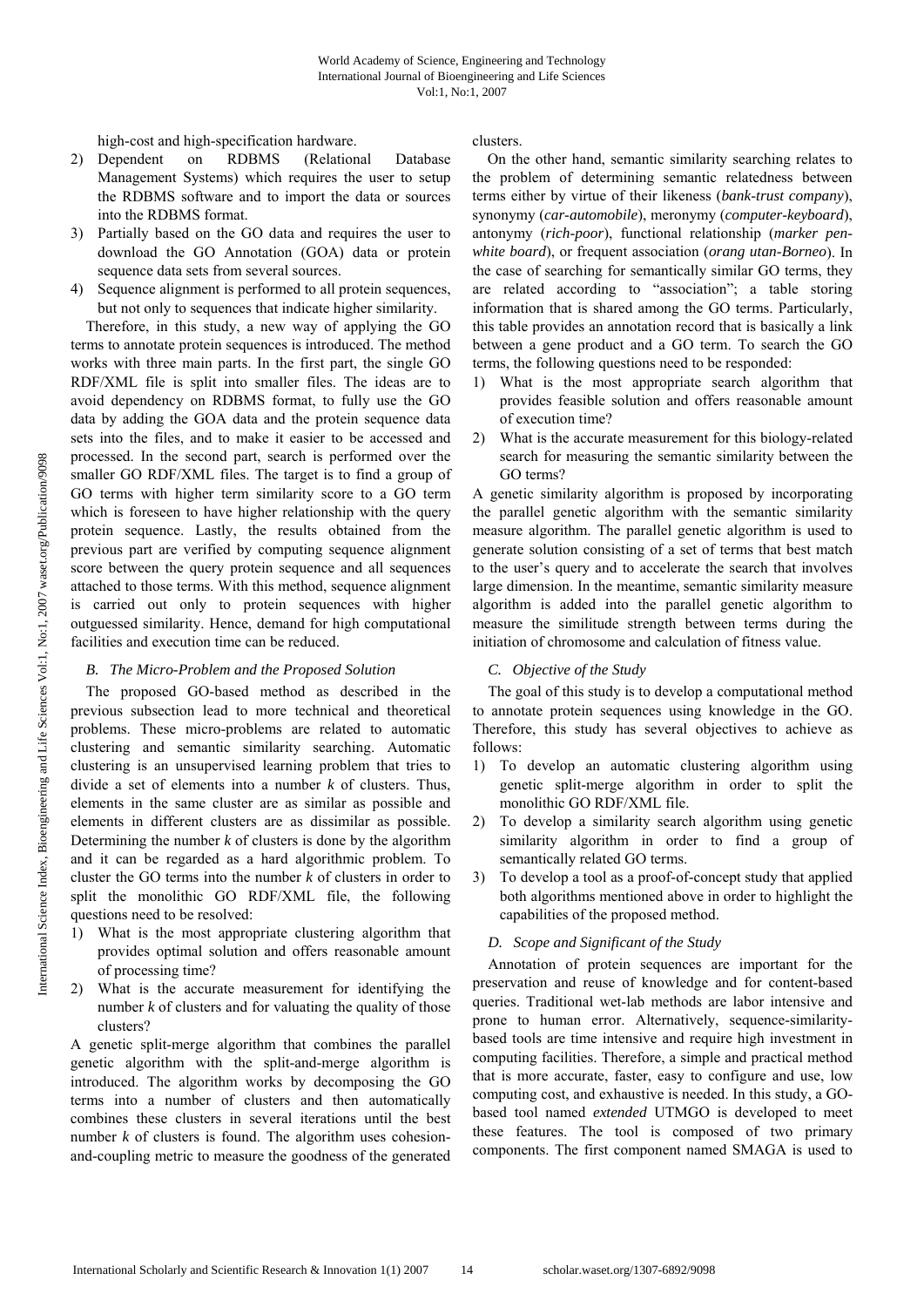#### World Academy of Science, Engineering and Technology International Journal of Bioengineering and Life Sciences Vol:1, No:1, 2007



Fig. 1 The protein sequence illustration. (A) The protein primary structure (source: the National Human Genome Research Institute (NHGRI)). (B) The protein sequence of *AT2G07727.1* in FASTA format (source: The Arabidopsis Information Resource (TAIR)). (C) The four levels of protein structure (source: the National Human Genome Research Institute (NHGRI)).

split the monolithic GO RDF/XML file. The SMAGA applies parallel genetic algorithm and split-and-merge algorithm. The split-and-merge algorithm is implemented to improve infeasible clusters in order to efficiently estimate the number *k* of clusters. The second component named SSMGA is used to search for semantically related GO terms from the fragmented GO RDF/XML files. The SSMGA applies parallel genetic algorithm and semantic similarity measure algorithm. The semantic similarity measure algorithm is implemented due to its ability to improve the precision and recall of information retrieval by identifying the relation between GO terms. This is acquired by computing the distance or the amount of information those GO terms share in common. Both components use the parallel genetic algorithm because of its capability of being adaptive, efficient, robust, and a global search method that is suitable to address a situation where the search space is large. Moreover, parallel genetic algorithm optimizes its objective function by utilizing the genetic operators to find an optimal solution. It can also be executed on a low-cost PC cluster using message passing interface libraries that are open source and easy to install.

## II. PROTEIN SEQUENCE ANNOTATION

A protein sequence is a chain of amino acids that represents the primary structure of a protein as shown in Fig. 1. The protein sequence plays a central role to determine the structure, homology, and function of a protein as depicted in Fig. 2.

The database of protein sequences can be considered as primary database. It serves as a source for the construction of secondary databases that contain the results of analysis of the protein sequences in the primary databases. The secondary databases are related to protein families, domains, and functional sites. Examples of secondary databases are:

- 1) PROSITE (http://www.expasy.ch/prosite/) is a database of protein families, domains, and functional sites. The PROSITE is provided by the ExPASy (Expert Protein Analysis System) proteomics server of the Swiss Institute of Bioinformatics (SIB).
- 2) Pfam (http://www.sanger.ac.uk/Pfam/) comprises many common protein families and domains. It is a database managed by the Wellcome Trust Sanger Institute.
- 3) PANDIT (Protein and Associated Nucleotide Domains with Inferred Trees; http://www.ebi.ac.uk/goldman-srv/ pandit/) is a protein families database developed and maintained by the European Bioinformatics Institute (EBI).

Recently, many works have used the protein sequence databases as main resource to predict protein-protein interactions [1], metabolic pathway [2], and protein subcellular localization [3].

The protein sequence databases are divided into two categories: the protein sequence repositories and the annotated protein sequence databases. The discussions of protein sequence databases have been presented by Whitfield *et al*. [4], Brooksbank *et al*. [5], and Apweiler *et al*. [6]. The protein sequence repositories are highly redundant and with little or no additional information to aid further analysis of the records. Among protein sequence repositories are NCBI (National Center for Biotechnology Information) Entrez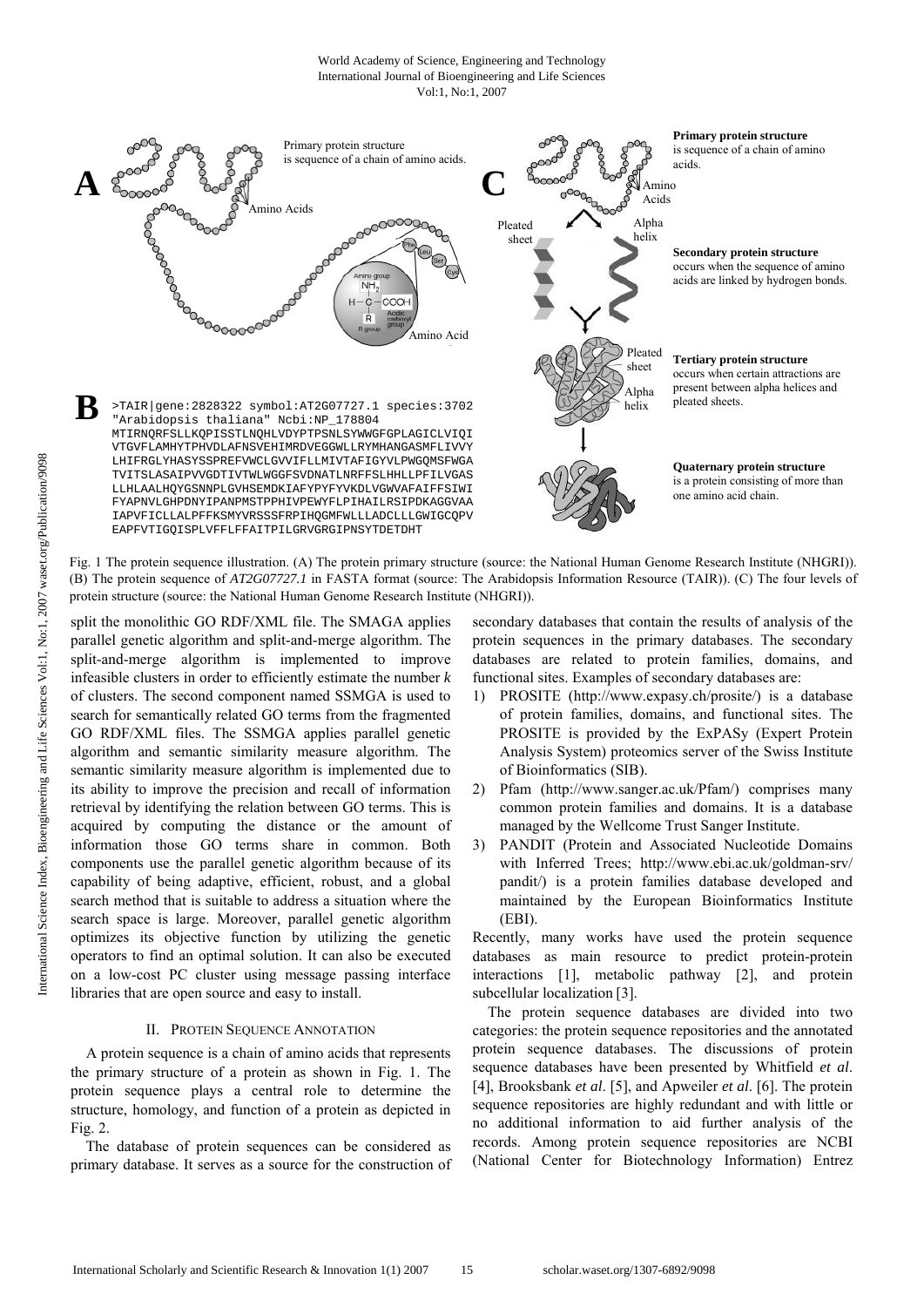#### World Academy of Science, Engineering and Technology International Journal of Bioengineering and Life Sciences Vol:1, No:1, 2007



Fig. 2 Three different ways of inferring protein function from the protein sequence

Protein (http://www.ncbi.nlm.nih.gov/entrez/query.fcgi?db= Protein) and RefSeq (Reference Sequence; http://www.ncbi. nlm.nih.gov/RefSeq/). On the other hand, the annotated protein sequence databases provide non-redundant set of protein sequences by consolidating all reports for a given protein sequence into one unique record. The annotation is done either manually by several expert biologists, automatically using bioinformatics tools like BLAST, or both combinations. By supplementing additional information to a protein sequence, it increases the value of the resource for users and can be regarded to be highly reliable. The most comprehensive annotated protein sequence database is UniProt (Universal Protein Resource; http://www.ebi.uniprot. org). The UniProt merges the information contained in UniProtKB/Swiss-Prot (Swiss Protein; http://www.ebi.ac.uk/ swissprot/), UniProtKB/TrEMBL (Translated European Molecular Biology Laboratory; http://www.ebi.ac.uk/trembl/), and PIR (Protein Information Resource; http://pir.georgetown. edu/). The aim is to provide a central resource on protein sequences and functional annotation. The UniProt consists of three main components:

- 1) UniProtKB (UniProt Knowledgebase) provides extensive cross-references, functional and feature annotations, and literature-based evidence attribution for easy analysis and cross-database search. It comprises the manually annotated UniProtKB/Swiss-Prot section and the automatically annotated UniProtKB/TrEMBL section.
- 2) UniRef (UniProt Reference Clusters) offers speed similarity searches through sequence space compression by combining closely correlated sequences into a single record.
- 3) UniParc (UniProt Archive) stores all publicly available protein sequences, including their history and links to the source databases.

The UniProt is maintained collaboratively by the SIB and the EBI. Other annotated protein sequence databases are EXProt (Experimentally Verified Protein Functions; http://www.cmbi. kun.nl/EXProt/), PRF (Protein Research Foundation; http:// www.prf.or.jp/en/), and TCDB (Transporter Classification Database; http://www.tcdb.org/).

 The most systematic annotation of protein sequence is carried out by the UniProt. The protein sequences in the UniProt undergo three major phases of annotation as shown in



Fig. 3 Phases of protein sequence annotation in the UniProt

Fig. 3. The process starts when the wet-lab researchers submit their nucleotide sequence to the EMBL. A similarity analysis including search for protein domains and the coding sequence (CDS) expected should be determined by the wet-lab researcher. Secondly, the CDS is translated into protein sequence. The protein sequence is then annotated automatically and stored in the UniProtKB/TrEMBL. The automated annotation is performed using automatically generated rules as in Spearmint [7] or manually curated rules based on protein families, including PIRSF classificationbased name rules and site rules [8], HAMAP family rules [9], and RuleBase rules [10]. The UniProtKB/TrEMBL also received nucleotide sequences from GenBank (http://www. ncbi.nlm.nih.gov/Genbank/) and DDBJ (DNA Data Bank of Japan; http://www.ddbj.nig.ac.jp/) and protein sequences extracted from the literature or directly sent to the UniProtKB/Swiss-Prot. Thirdly, protein sequences in the UniProtKB/TrEMBL are selected for full manual annotation and consolidation into the UniProtKB/Swiss-Prot. The manual annotation is done by biologists and is based on literature curation and sequence analysis. The manual annotation procedures were described in detail by Apweiler *et al*. [11]. Further explanation of the annotation processes in the UniProt can be found in [12], [13].

Lately numerous methods have been proposed for automated protein sequence annotation. These methods can essentially be divided into four main classes as follows:

- 1) Sequence-similarity-based method depends on the determination of a local or global similarity between the not-yet annotated protein sequence and protein sequences with known annotation. This method uses sequence similarity search algorithms such as Smith-Waterman and Needleman-Wunsch algorithms. Examples of works have been carried out by Snyder *et al*. [14] and Koski *et al*. [15].
- 2) Controlled-vocabulary-based method employs the most widely used biological ontology, the GO along with its annotation databases to annotate protein sequence such as studies done by Jones *et al*. [16] and Prlic *et al*. [17].
- 3) Literature-based method relies on natural language processing and text mining techniques to extract information from the biomedical literature as evidence to annotate protein sequence. Some recent studies have been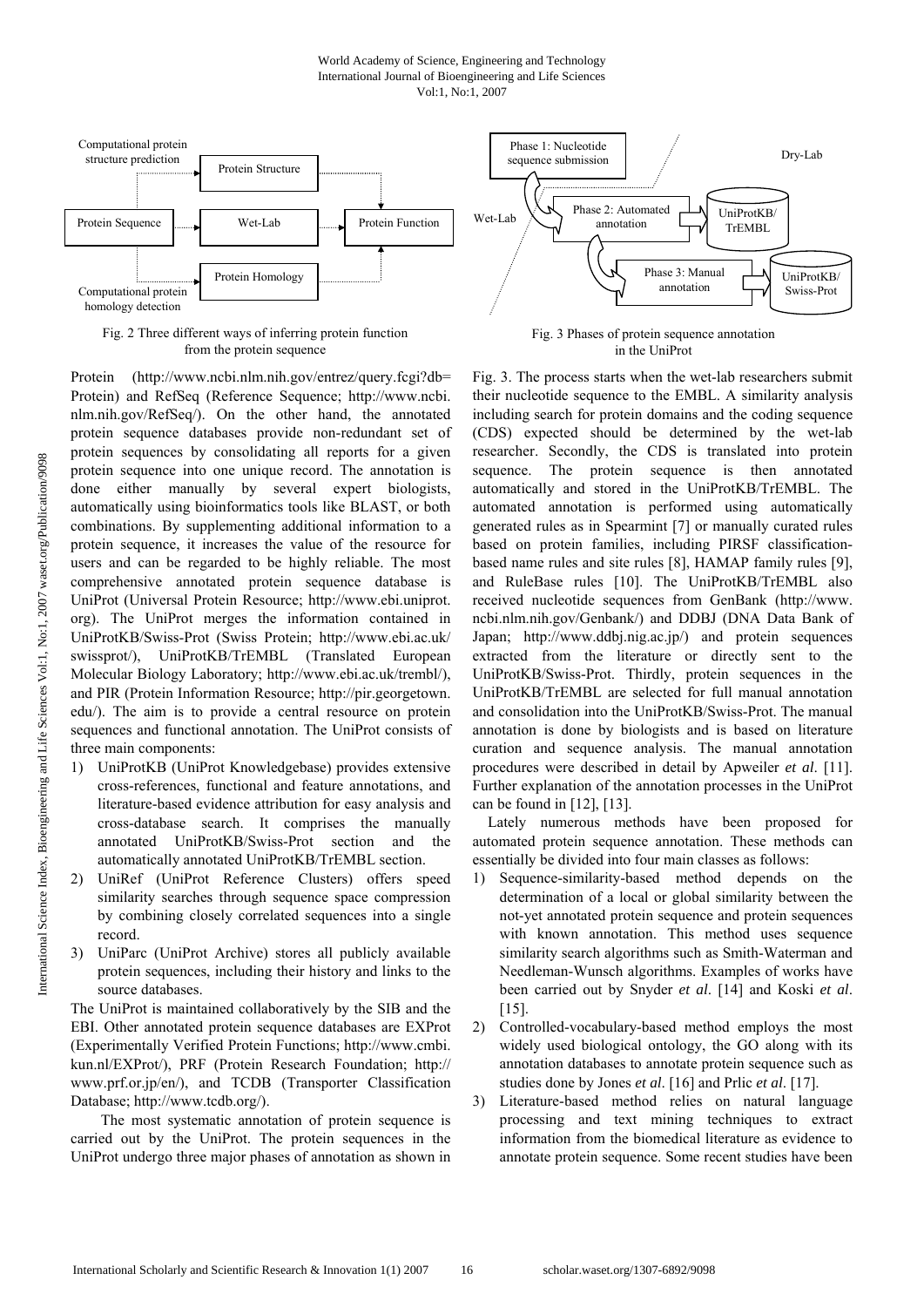World Academy of Science, Engineering and Technology International Journal of Bioengineering and Life Sciences Vol:1, No:1, 2007



Fig. 4 The Gene Ontology sub-ontologies

conducted by Yuan *et al*. [18] and Chiang and Yu [19]. 4) Rule-based method annotates protein sequence based on condition and existence of certain rules. The rules are created according to information extracted from the secondary databases. This method has been applied by Sigrist *et al*. [20] and Yu [21].

#### III. GENE ONTOLOGY

The GO project started in 1998 by collaboration between three model organism databases: FlyBase (http:// flybase.bio.indiana.edu/), SGD (Saccharomyces Genome Database; http://www.yeastgenome.org/), and MGI (Mouse Genome Informatics; http://www.informatics.jax.org/). Currently, databases participated in the GO project covers model organisms like *Arabidopsis thaliana, Caenorhabditis elegans*, *Danio rerio*, *Dictyostelium discoideum*, *Oryza*, *Rattus norvegicus*, and several protozoan parasites including *Leishmania major*, *Plasmodium falciparum*, and *Trypanosoma brucei*. The GO project is developed and maintained by the GO Consortium. The GO Consortium is currently formed by 16 entities such as EBI, University of Cambridge, University of California Berkeley, The Jackson Laboratory, Stanford University, and Princeton University. The GO is one of the ontologies that take part in the Open Biomedical Ontologies (OBO; http://obo.sourceforge.net/). The OBO is an umbrella project providing well-structured controlled vocabularies that are freely available and can be used across different biological and medical domains.

The goal of the GO project is to construct a well defined and standardized vocabulary for describing the roles of genes and gene products in any organism, even if the cell is evolving and their roles in the cells are changing. The purposes of producing the controlled vocabularies are to manage different names for the same concepts existing in various species, to support cross-species comparison and cross-databases search, and to assist annotation of vast amounts of biological data held in genome and protein databases. The main concept used in the development of the GO is ontology. The ontology is an explicit description of a domain. The ontology is created to define common vocabulary and to share common understanding of the meaning of any vocabulary used. The ontology has been developed in many fields such as chemical process engineering [22], ecoinformatics [23], and multimedia [24]. The ontology has also been implemented to solve various problems related to semantic web search [25], verification of conceptual models [26], and database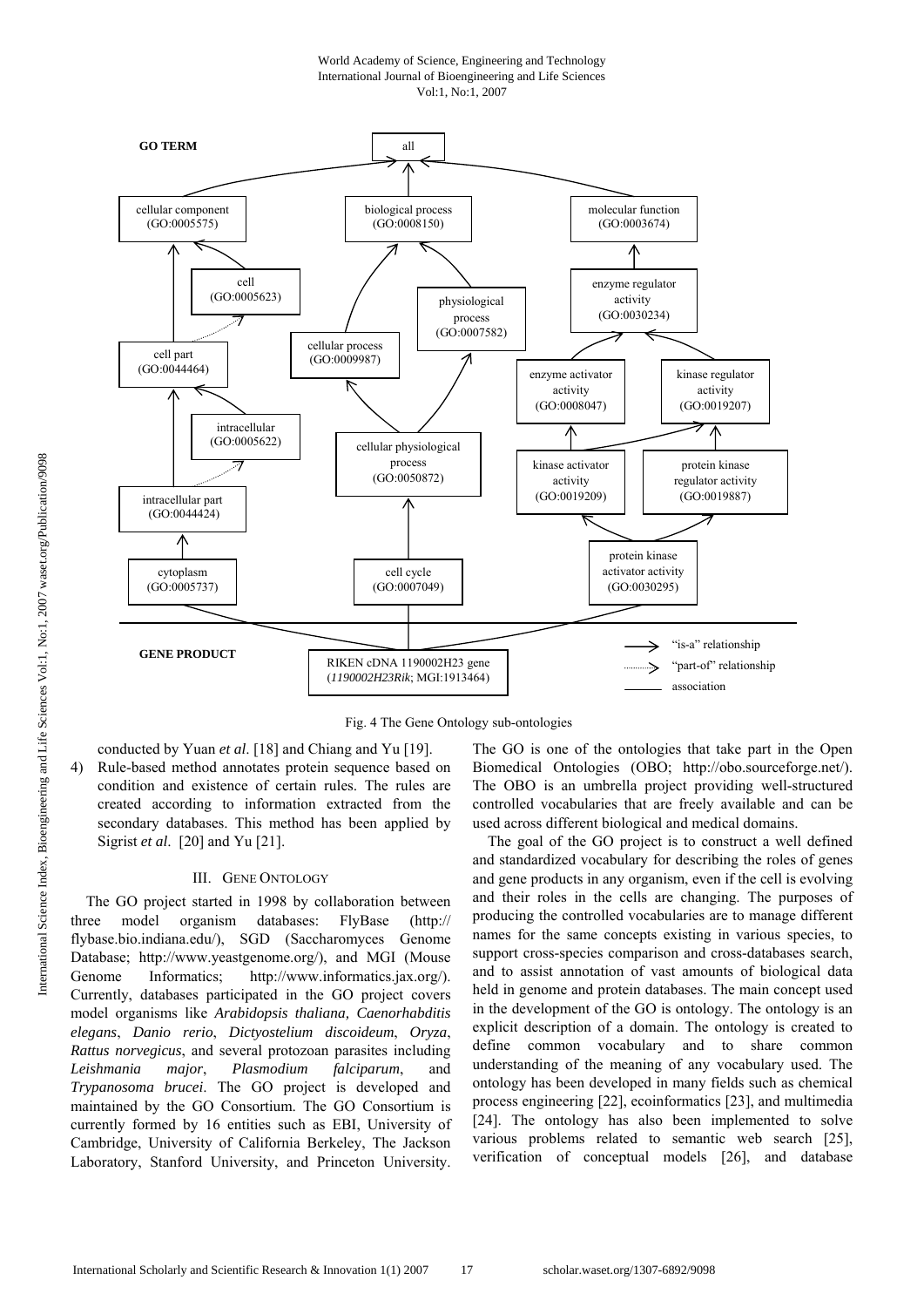| $(1)$ Name<br>: mechanosensory behavior                                               | (9) Gene product associations :                                                                                        |
|---------------------------------------------------------------------------------------|------------------------------------------------------------------------------------------------------------------------|
| (2) Accession number :<br>GO:0007638<br>(3) Ontology category :<br>biological process | Name/Symbol<br>Evidence<br>Assigned by<br>Information<br>Reference                                                     |
| : exact: behavioral response to mechanical stimulus.<br>(4) Synonyms                  | <b>IMP</b><br>FlyBase<br>gene from Drosophila<br>PMID:7932299<br>bas                                                   |
| exact: behavioural response to mechanical stimulus<br>exact: mechanosensory behaviour | bang-sensitive melanogaster<br>$\overline{2}$<br>bss<br>gene from Dr <i>osophila</i><br>IMP<br>PMID:7932299<br>FlyBase |
| (5) Definition<br>: Behavior that is dependent upon the sensation of a $\,$           | bang senseless melanogaster                                                                                            |
| mechanical stimulus. [source: GOC:go curators]<br>: None<br>(6) Comment               | 3.<br>PMID:12454073 FlyBase<br>E(sda)A<br>gene from Drosophila<br><b>IMP</b><br>melanogaster                           |
| (7) Term lineage                                                                      | $4$ $E(sda)D$<br>gene from Drosophila<br>IMP<br>PMID:12454073 FlyBase                                                  |
| $\boxplus$ all : all                                                                  | melanogaster<br>-5.<br>E(sda)F<br>gene from Drosophila<br><b>IMP</b><br>PMID:12454073 FlyBase                          |
| $\pm$ (is-a) GO:0008150 : biological process                                          | melanogaster                                                                                                           |
| $\boxed{\pm}$ (is-a) GO:0050896 : response to stimulus                                | gene from Drosophila<br>IMP<br>E(sda)J<br>PMID:12454073 FlyBase<br>6.                                                  |
| $\mathbf{\Xi}$ (is-a) GO:0007610 : behavior                                           | melanogaster<br>E(sda)O<br>gene from Drosophila<br>IMP<br>PMID:12454073 FlyBase                                        |
| $\pm$ (is-a) GO:0007638 : mechanosensory behavior                                     | melanogaster<br>IMP                                                                                                    |
| $\pm$ (is-a) GO:0009628 : response to abiotic stimulus                                | 8<br>gene from Drosophila<br>PMID:2440763<br>FlyBase<br>e(sei)<br>melanogaster<br>enhancer of                          |
| $\pm$ (is-a) GO:0009612 : response to mechanical stimulus                             | seizure                                                                                                                |
| $\pm$ (is-a) GO:0007638 : mechanosensory behavior                                     | 9<br>IMP<br>gene from Drosophila<br>PMID:7932299<br>FlyBase<br>eas<br>easily shocked melanogaster                      |
| $\blacksquare$ (is-a) GO:0009605 : response to external stimulus                      | <b>IMP</b><br>$10$ Etv I<br>gene from Mus<br>PMID:10850491<br>MGI                                                      |
| $\pm$ (is-a) GO:0009612 : response to mechanical stimulus                             | ets variant<br>musculus<br>gene 1                                                                                      |
| $\pm$ (is-a) GO:0007638 : mechanosensory behavior                                     | <b>ISS</b><br>RGD:1580654<br>RGD<br>11 Etv1 predicted gene from Rattus                                                 |
| (8) Database (external) references :                                                  | est variant<br>norvegicus<br>gene 1                                                                                    |
| $\Box$ SP KW<br>KW-0213 Dejerine-Sottas syndrome                                      | (predicted)                                                                                                            |
|                                                                                       |                                                                                                                        |

Fig. 5 The properties of Gene Ontology term. For example, the "mechanosensory behavior" (GO:0007638) and part of its gene product associations.

# integration [27].

The GO comprises three sub-ontologies as shown in Fig. 4. The cellular component describes locations that refer to the place in the cell where a gene product is active like "cytoplasm" (GO:0005737). The biological process describes biological goals contributed by the gene or gene product such as "cell cycle" (GO:0007049). Finally, the molecular function describes activity of a gene product at the molecular level, an example includes "protein kinase activator activity" (GO:0030295). The vocabulary of the GO is called term. Each GO term is related to its parent either via: an "is-a" relationship like "intracellular part" (GO:0044424) is a "cell part" (GO:0044464); or a "part-of" relationship such as "intracellular part" (GO:0044424) is part of "intracellular" (GO:0005622). The properties of the GO term are depicted in Fig. 5. Each gene product associated to the GO term is supported by evidence code and specific reference. For example, an association between gene product "easily shock" (*eas*; FBgn0000536) and GO term "mechanosensory behavior" (GO:0007638) is supported by evidence code IMP (Inferred from Mutant Phenotype) and literature reference PMID:7932299 from PubMed (http://www.ncbi.nlm.nih.gov/ entrez/query.fcgi?DB=pubmed). The evidence codes and its description can be found at http://www.geneontology.org/GO. evidence.shtml. The association of gene products to the GO terms is provided by Gene Ontology Annotation (GOA; http://www.ebi.ac.uk/GOA/). The GOA had successfully annotated proteins in the UniProtKB from a variety of species to the GO terms [28].

The GO data is stored in the following database categories: 1) *termdb* is a database that contains information on the GO terms and relationships only.

- 2) *assocdb* is a database which subsumes data in the *termdb* and addition with associations between the GO terms and gene products.
- 3) *seqdb* is a database containing protein sequences that associate with gene products and all data in the *assocdb*.
- 4) *seqdblite* is a database which is same as *seqdb*, except all IEA evidence associations have been taken out.

The GO data is in OBO, OWL, RDF/XML, and MySQL formats. The OBO and OWL formats are available just on the *termdb*. The MySQL format can be downloaded on all database categories. Meanwhile, the RDF/XML format comes without protein sequences and IEA evidence associations.

The GO has been used in many applications including gene expression studies [29], proteomics studies [30], comparative genomics [31], and data and text mining [32]. This is due to characteristics of the GO that the data is continuously evolved and refined, the structure is simple and relatively easy to understand and use, direct input from the biological community, and active curation to sustain the quality and integrity of data. Detail discussion about GO can be found in [33]–[39].

# IV. REVIEW OF ALGORITHMS

# *A. Splitting the Monolithic GO RDF/XML File*

The GO RDF/XML is an XML document that is structured using various tags as a formalized way of describing the relationship between the GO terms. The RDF/XML syntax specification can be found at the World Wide Web Consortium (W3C) [40]. The GO RDF/XML is created to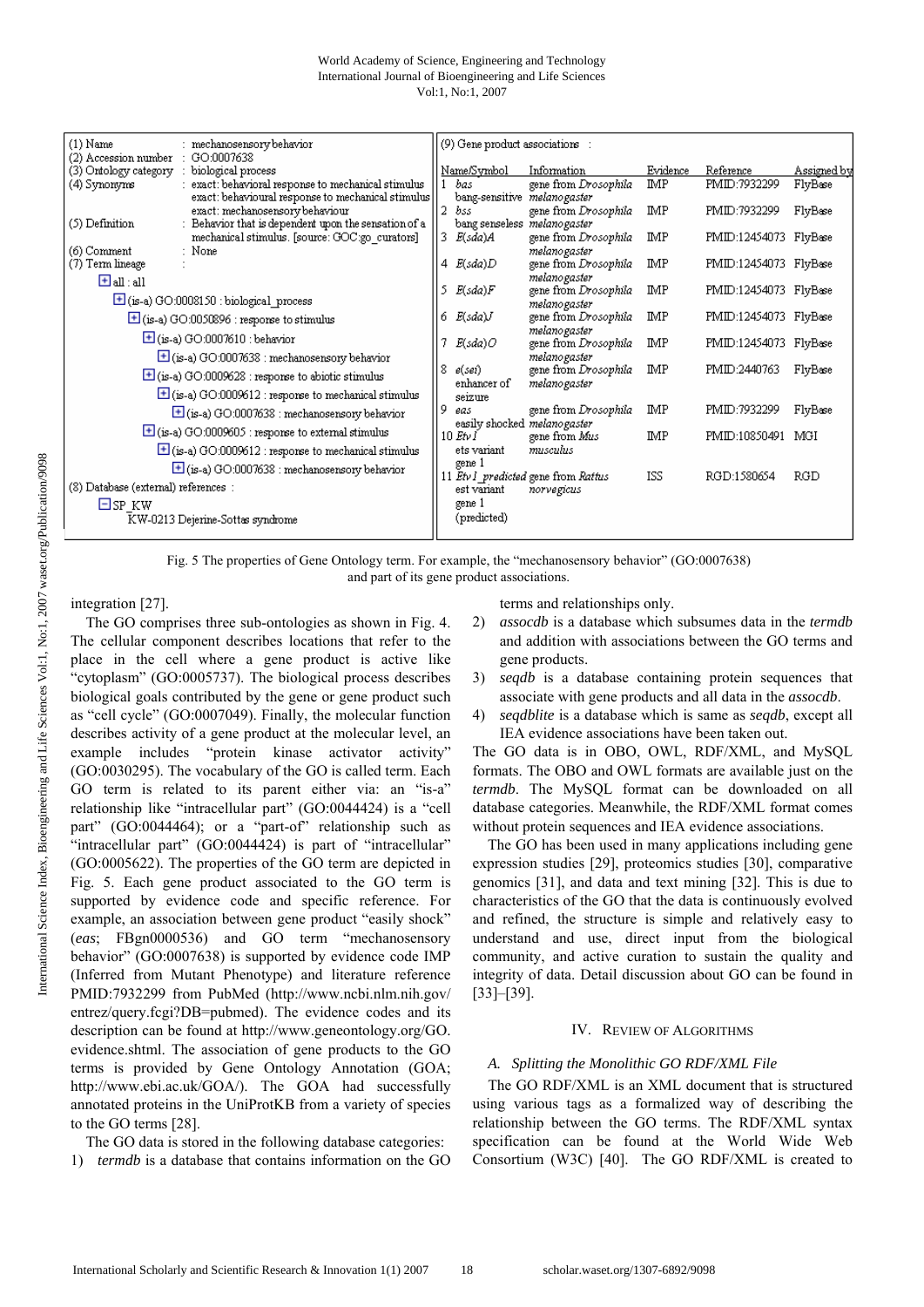allow the GO data to be shared and reused across the World Wide Web in a way that machines can interpret it. The goal of using this type of data storing is to prevent the user from manually importing the GO data into RDBMS format every time it is updated. Thus, the scientists with little computational background can avoid setting up the RDBMS software. The GO RDF/XML has been applied by numerous GO tools such as WEGO [41], a tool for plotting GO annotation results; ErmineJ [42], a tool for the analysis of gene sets in microarray gene expression data; DynGO [43], a tool to search for GO term and its association using batch and semantic retrieval; and COBrA [44], a browser and editor for GO and OBO ontologies that allows the user to make links between terms in those ontologies.

Due to large scale of the GO data as shown in Table 1 (as of November 2006), the GO RDF/XML is available without protein sequences and IEA evidence associations. But still the astronomical size and massive nature of this single flat file (current size is 446 MB) has caused the GO RDF/XML difficult to be maintained, published, validated, and processed. One way to make the GO RDF/XML more complete, coherent, and easy to browse is by splitting it into multiple files. Hence, it enables protein sequences and IEA evidence associations to be included in the GO RDF/XML.

Splitting the GO RDF/XML file requires the GO terms to be grouped into a number *k* of clusters. Since the GO terms are structured as a DAG, let GO graph  $G = \{V, E\}$  that consists of two main elements: V is a set of nodes that represent the GO terms and E is a set of edges that represent relationships between the GO terms. Partitioning the GO graph is a combinatorial problem and can be regarded as a Graph Partitioning Problem (GPP). The intention of GPP is to divide a vertex set V into *k* disjoint and non-empty subsets in order to produce partitions that have higher degree of interaction between nodes in the same partition and have lower degree of interaction between nodes in different partitions. The task of partitioning the large GO graph that contains more than 22 thousand nodes and almost 2.0 million paths is characterized as bearing very high computational complexity. Furthermore, identifying the number *k* of clusters is a hard algorithmic problem since it is difficult to guess, and it requires a trial-and-error work.

A large number of clustering algorithms have been proposed in the past decade. Among the successfully implemented algorithms are:

- 1) Fuzzy logic: e.g. fast generalized fuzzy c-means [45] for image segmentation and fuzzy-based cosine clustering [46] for anomaly detection in web documents.
- 2) Support vector machines: e.g. support vector clustering [47] for marketing segmentation and clustering support vector machines [48] for protein local structure prediction.
- 3) K-means: e.g. k-means range algorithm [49] for personalized data clustering in e-commerce and greedy elimination algorithm [50] for global gene trajectory clustering.

4) Evolutionary algorithms: e.g. hybrid-evolutionaryprogramming algorithms [51] for microbial growth studies and work done by Rogers and Kulkarni [52] for part types and machine types clustering in cellular manufacturing.

TABLE I SIZE OF GENE ONTOLOGY

| Item                                               | No. of Records |  |
|----------------------------------------------------|----------------|--|
| GO terms                                           | 22,591         |  |
| Definitions of GO terms                            | 21,693         |  |
| Synonyms for GO terms                              | 20,517         |  |
| Relationships between GO terms                     | 34,367         |  |
| All paths in GO graph                              | 1,923,805      |  |
| External database identifier entities              | 5,547,071      |  |
| Links from GO terms to other databases             | 91,597         |  |
| Gene products                                      | 2,320,059      |  |
| Synonyms for gene products                         | 315,857        |  |
| Link between gene product and GO term              | 9,387,131      |  |
| Gene product counts per GO term                    | 541,680        |  |
| Evidence type and reference for an association     |                |  |
| between gene product and GO term                   | 10,679,104     |  |
| External database links for an association between | 10,274,938     |  |
| gene product and GO term                           |                |  |
| Protein sequences                                  | 2,122,707      |  |
| Link between gene product and protein sequence     | 2,133,624      |  |
| External database links for a protein sequence     | 19,727,005     |  |
| Species                                            | 263,231        |  |

Other algorithms are: model-based clustering [53] for semiconductor fabrication process control; hidden Markov model based clustering [54] for analysis of gene expression time-course data; and self-organizing map [55] for segmentation of natural and synthetic diphthongs. There are also hybrid algorithms such as rough fuzzy c-means [56], rough k-means [57], and evolutionary fuzzy c-means [58]. Comparison of clustering algorithms can be found in [59]– [61].

For automatic clustering, several new algorithms have been developed recently, for examples:

- 1) Evolutionary clustering [62] employs merge and split mutation operators to dynamically change the number *k*  of clusters that is represented by the length of the chromosome during the evolutionary process. This algorithm is specifically developed for gene expression microarray data analysis.
- 2) Laszlo and Mukherjee [63] introduces genetic algorithm for evolving centers in the k-means. They exploit the emersion of chromosomes with varying number of genes to simultaneously search for a range of good clusters around the specified *k*.
- 3) Hybrid niching genetic algorithm [64] uses Selecting Factor Group (SFG) and Comparing Factor Group (CFG). The SFG is used to encourage mating between chromosomes. Meanwhile, the purpose of the CFG is to balance competition during substitution between chromosomes with the same number of clusters and chromosomes with different number of clusters. Three real data sets of iris, breast cancer, and subcellcycle are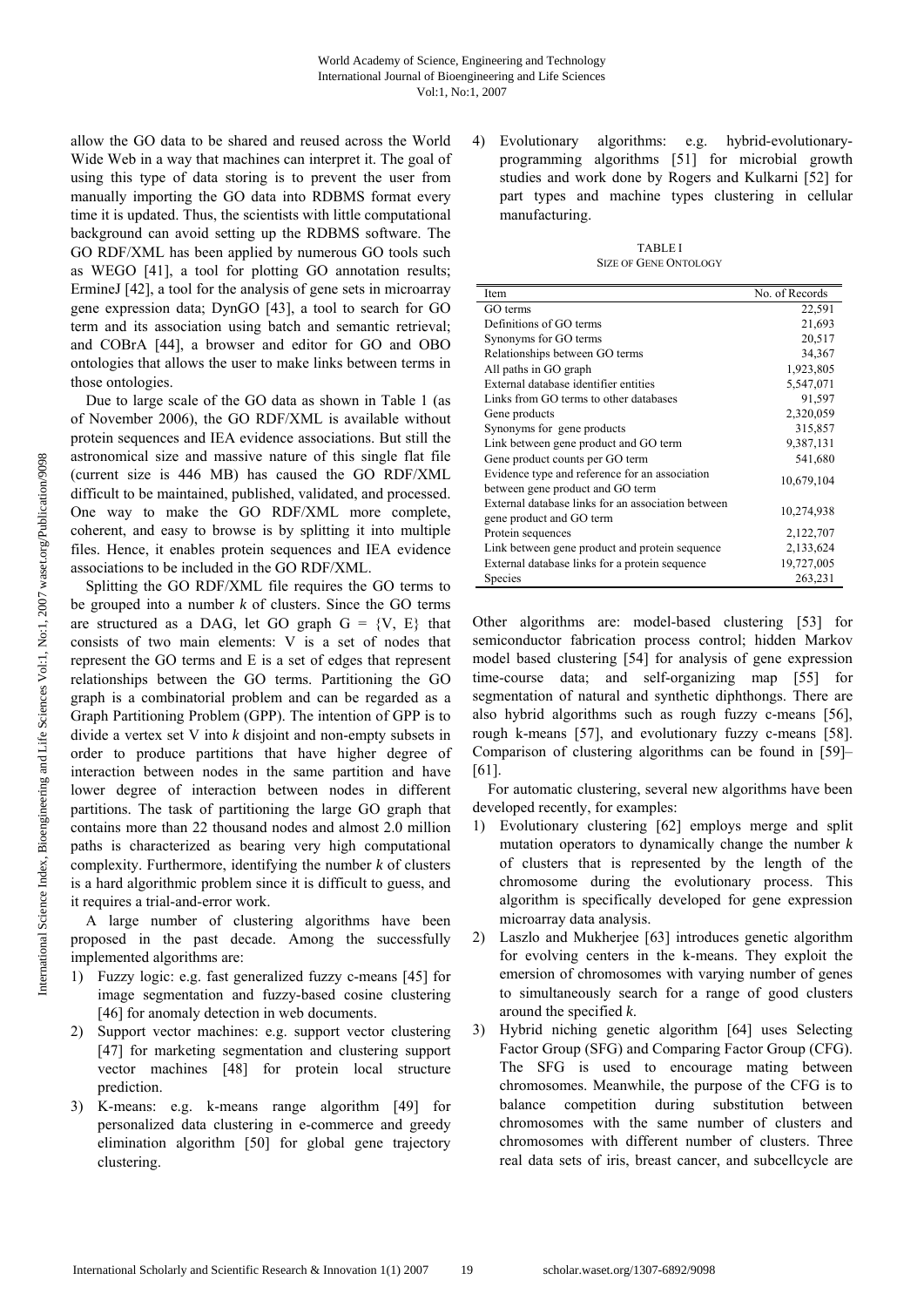used in the experiments.

4) Simulated annealing using reversible jump Markov chain Monte Carlo [65] can automatically determine the correct number of clusters using various moves: birth move, death move, split move, merge move, and perturb move. The effectiveness of this algorithm has been demonstrated for automatically classifying the different land cover types in a satellite image.

In another part, GPP has been studied by the following researchers:

- 1) Aykanat *et al*. [66] has formulated adaptive object space decomposition problem as a GPP. A tool named RM-MeTiS is developed to partition the graph. This tool consists of three phases: multilevel coarsening, initial remapping, and multilevel refinement. The largest graph consists of 109,744 nodes and the experiments are conducted on a 28-node PC cluster.
- 2) Duarte *et al*. [67] has modeled image segmentation as a GPP. The GPP is resolved by a variant of normalized cut using hierarchical social metaheuristic. The experiments involve a graph with 11,155 nodes and 1,817,351 edges.
- 3) Boulif and Atif [68] has used GPP to deal with the manufacturing cell formation problem. A new branchand-bound-enhanced genetic algorithm is proposed to solve the problem.
- Mitchell and Mancoridis [69] has invented Bunch as a tool for modularization of software systems. This tool uses search techniques and treats the clustering process as a GPP. It has been applied to graphs with almost 10,000 nodes and 100,000 edges.

# *B. Searching for Semantically Similar GO Terms*

Recently, the GO Bibliography (http://www.geneontology. org/cgi-bin/biblio.cgi), a listing of GO-related publications, has grown to over 1,100 articles. It documents a number of novel uses of the GO data and indicates the rapid progress of implementation of the GO terms to solve various bioinformatics problems. By contrast, the existing GO browsers to support basic needs for scientists to search the GO terms are still using conventional approach which is based on keyword matching. Thus, for a scientist to find a group of GO terms that have semantically similar properties is time consuming and a hard task. For example, as shown in Fig. 6, the keyword matching is not capable of computing the relationship between "intracellular organelle" (GO:0043229) and "cytoplasm" (GO:0005737). This is due to the fact that their names do not exactly or approximately match.

Semantic similarity search is required in order to search for semantically similar GO terms and to reduce dependency of specialists. Thence, it avoids the users from investing lots of time browsing the GO terms. However, this approach involves computing the amount of information the GO terms share in common and/or calculating the depth and the local network density of the GO term. This scenario becomes complicated since the GO terms are structured as a DAG and searching the GO graph is an NP-complete problem.



Fig. 6 An example of Gene Ontology terms

There are numerous search techniques that are frequently and extensively used in computer science, engineering, mathematics, and other fields such as:

- 1) Tabu search is a local search technique. It uses a local or neighborhood search procedure to repetitively move from a solution *x* to a solution *x*' in the neighborhood of *x*, until termination criterion is satisfied. Examples of application include flow shop problem [70] and facility location problem [71].
- 2) Simulated annealing is a global optimization technique that is based on probabilistic methods. It traverses the search space by producing neighboring solutions of the current solution. The simulated annealing has been applied in flexible manufacturing system [72] and heterogeneous distributed system [73].
- 3) Genetic algorithms are a global search heuristics. These algorithms work by seeking potential solutions and evaluating them. The best solutions are modified to form a new population. This operation is repeated until no better solutions are generated. The genetic algorithms have solved various problems such as nurse rerostering problem [74] and personnel assignment problem [75].
- 4) Ant colony optimization is a population-based technique that tries numerous solution options at each step of the algorithm. The ant colony optimization is inspired by the behavior of ants in discovering routes from the colony to food. It has been applied in water distribution system [76] and solved the nonlinear resource allocation problem [77].

Other techniques include particle swarm optimization [78], hill climbing [79], and cross-entropy method [80]. A detailed comparison among these techniques can be found in [81]– [83].

In the case of similarity search, researchers have used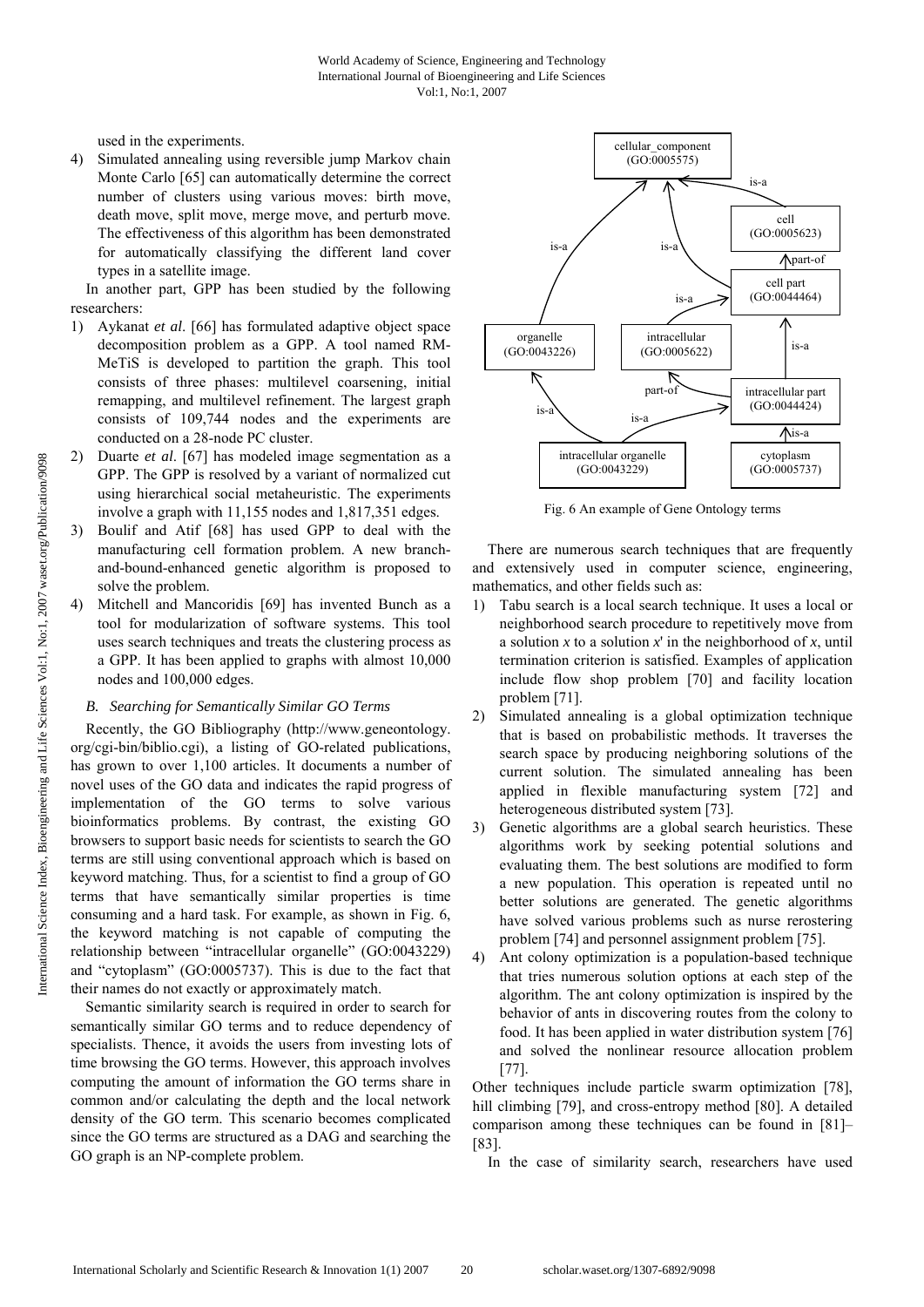different measures to identify similarity between two concepts being compared. Lately, several new similarity measures have been introduced such as:

- 1) Edge-similarity measure [84] is applied to varying image illumination and contrast.
- 2) Quantitative tract similarity measure [85] is based on the shape and length of the two tracts being analyzed to improve image segmentation reproducibility.
- 3) Trainable similarity measure [86] applied the matchingpursuit approach for road-sign classification.
- 4) Clip-based similarity measure [87] is based on two bipartite graph matching algorithms (maximum matching and optimal matching) for video retrieval and video summarization.
- 5) Spectral similarity measures [88] consist of four spectral measures (spectral angel measure, Euclidean distance measure, spectral correlation measure, and spectral information divergence) for the analysis of hyperspectral imagery.

Other similarity measures are: Popescu *et al*. [89] and Chen *et al*. [90] have proposed fuzzy similarity measure for gene product similarity and distorted fingerprints matching respectively; and Lee and Crawford [91] and Moghaddam *et al*. [92] have created Bayesian similarity measure for image segmentation and image matching respectively. Evaluation of different similarity measures have been done by Skerl *et al*. [93] for rigid registration of medical images and Núñez *et al*. [94] on improving case-based reasoning for environmental decision support systems.

A list of tools for searching and browsing the GO terms can be found at http://www.geneontology.org/GO.tools.browsers. shtml. All these tools are free to academics, among them are:

- 1) CGAP GO Browser is developed by The Cancer Genome Anatomy Project. It allows the user to browse the GO terms using the hierarchy view and find the known human and mouse genes assigned to each term. This tool can be used at http://cgap.nci.nih.gov/Genes/GOBrowser/.
- 2) GOFish is created using Java applet by the Roth Laboratory at the Harvard University. It uses term name or accession number as an input and then performs keyword matching. This tool allows the user to construct arbitrary Boolean queries using GO terms, and ranks gene products that satisfy the queries. The GOFish can be found at http://llama.med.harvard.edu/software.html.
- 3) Ontology Lookup Service is provided by the European Bioinformatics Institute. It is based on partial keyword search. As the users types into the search box, they will see recommended terms that match what are being entered in the list box. This tool was developed to merge all publicly available biomedical ontologies into a single database. It can be viewed at http://www.ebi.ac.uk/ ontology-lookup/.

Other browsers are AmiGO (http://godatabase.org/), EP GO Browser (http://ep.ebi.ac.uk/EP/GO/), QuickGO Browser (http://www.ebi.ac.uk/ego/), GenNav Browser (http://mor. nlm.nih.gov/perl/gennav.pl), and MGI GO Browser (http:// www.informatics.jax.org/searches/GO\_form.shtml).

## *C. References*

Bioinformatics is the application of computer technology to store, retrieve, analyze, simulate, or predict the composition or the structure of biomolecules. It involves the development of algorithms and statistical techniques, databases, and tools. The bioinformatics tools should be developed using open source and web technologies. Therefore, these tools can be distributed freely and used extensively by the bioscientists. However, an excellent tool should be easy to be setup and used, can be run on low-cost hardware, and requires a short execution time.

Recently, a number of bioinformatics tools have been developed for annotation of protein sequence based on the GO data. These tools are:

- 1) Blast2GO employs BLAST to find homologous sequences to FASTA (Fast Alignment) formatted input protein sequences. The Blast2GO extracts the GO terms for each found hit by mapping to existing annotation associations. An annotation rule finally assigns GO terms to the query protein sequence. This tool can be accessed at http://bioinfo.ivia.es/blast2go/. It is maintained by the Centro de Genómica at the Instituto Valenciano de Investigaciones Agrarias.
- 2) GoAnna can be applied for protein sequence annotation using a sequence similarity search. This tool accepts a list of protein sequences in FASTA format. The GoAnna conducts BLAST search against AgBase databases or GO annotated databases like UniProtKB/Swiss-Prot and UniProtKB/TrEMBL. This tool is developed by the Mississippi State University and can be used at http://agbase.msstate.edu/GOAnna.html.
- 3) HT-GO-FAT provides the bioscientists with a highthroughput mapping of unknown protein sequence to GO annotation. It uses BLAST for sequence similarity search. The HT-GO-FAT can be downloaded from http://liru.ars. usda.gov/mainbioinformatics.html. This tool is developed by the Livestock Issues Research Unit at the USDA Agricultural Research Service.
- 4) InGOt is capable to assign up-to-date GO terms to a given protein sequence. The InGOt claims to have more sequences than any public resource and assignments harvested from the broadest possible GO-linked resources. It is proprietary software by Inpharmatica Ltd. A free two week trial of this tool can be downloaded at http://www.inpharmatica.co.uk/ingot/.

Other GO-based protein sequence annotation tools are: GOPET is addressable via http://genius.embnet.dkfzheidelberg.de/menu/biounit/open-husar/, and it has been developed by the German Cancer Research Center; GOtcha (http://www.compbio.dundee.ac.uk/gotcha/gotcha.php) by the Barton Group at the University of Dundee; GoFigure (http:// udgenome.ags.udel.edu/gofigure/) is under the UDGenome project by the University of Delaware; GOblet (http://goblet. molgen.mpg.de/) is introduced by the Max Planck Institute for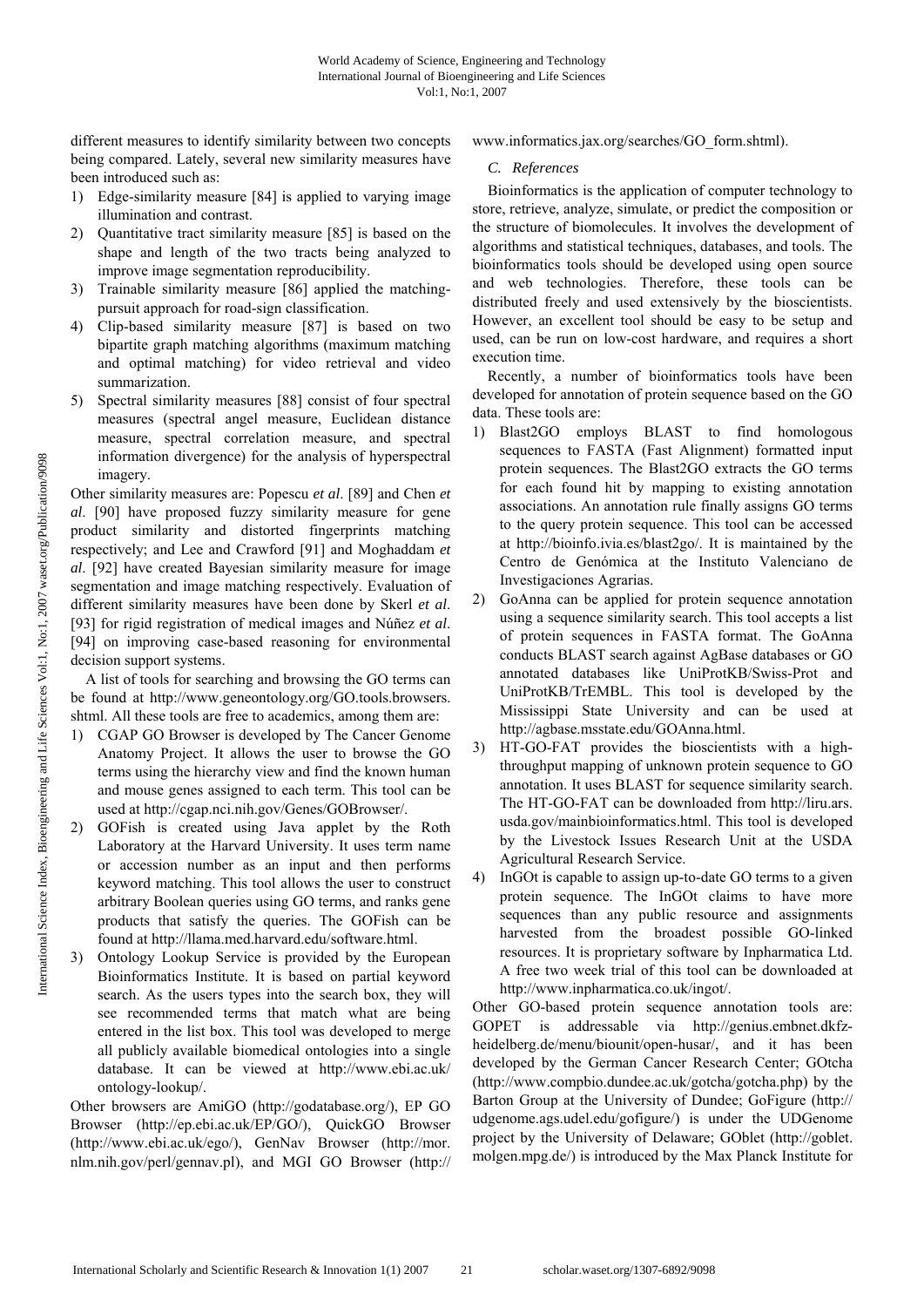

Fig. 7 The proposed framework

Molecular Genetics; and lastly JAFA (http://jafa.burnham. org/) is maintained by the Burnham Institute for Medical Research.

 In parallel, several works using computational intelligence techniques for annotation of protein sequence have also been done by:

- 1) Kirac *et al*. [95] introduced a data mining technique that calculates the probabilistic relationships between the GO annotations of proteins on protein-protein interaction data. Then, it assigns highly associated GO terms of annotated proteins to the target protein sequence.
- 2) Ray and Craven [96] built a system to annotate a given protein sequence with codes from the GO using the text of an article from the biomedical literature as evidence. This system relies on statistical techniques namely the *n*gram models and the Naïve Bayes models.
- 3) Ponomarenko *et al*. [97] shows how protein sequence annotation can be improved and corrected if protein structures are available. They used the combinatorial extension algorithm to compare the structure. Then, it widens the protein annotation provided by the GOA to further annotate the protein sequences in the PDB (Protein Data Bank; http://www.rcsb.org/pdb/).

There are also varieties of protein sequence annotation tools that have been developed without depending on the GO data such as ProtoBee (http://www.protobee.cs.huji.ac.il/), KOBAS (http://kobas.cbi.pku.edu.cn/), MineBlast (http://leger2.gbf.de/ cgi-bin/MineBlast.pl), ProFAT (http://cluster-1.mpi-cbg.de/ profat/), and FeatureMap3D (http://www.cbs.dtu.dk/services/ FeatureMap3D/).

## V. METHODOLOGY

## *A. The Proposed Framework and Results*

The proposed framework involved three main phases

| 1                       | Algorithm SMAGA $(G, k_{\text{min}})$ ;                                       |
|-------------------------|-------------------------------------------------------------------------------|
| 2                       | <b>Input:</b> $G = \{V, E\}$ (a Gene Ontology Graph) and $k_{min}$ (a minimum |
| $\overline{\mathbf{3}}$ | number of clusters)                                                           |
| $\frac{4}{5}$           | <b>Output:</b> $C = (C_1, C_2, \ldots, C_k)$ (a clustering)                   |
|                         | begin                                                                         |
| 6                       | $t := 0$ :                                                                    |
| 7                       | initialize $P(t)$ ;                                                           |
| 8                       | evaluate $P(t)$ ;                                                             |
| 9                       | while not termination-condition do                                            |
| 10                      | $t := t + 1$ :                                                                |
| 11                      | select $P(t)$ from $P(t-1)$ ;                                                 |
| 12                      | alter $P(t)$ by crossover and mutation operator;                              |
| 13                      | alter $P(t)$ by split and merge function;                                     |
| 14                      | evaluate $P(t)$ :                                                             |
| 15                      | end-while                                                                     |
| 16                      | end                                                                           |
|                         |                                                                               |

Fig. 8 The SMAGA algorithm

namely the ontology clustering phase, the ontology searching phase, and the tool development phase as depicted in Fig. 7.

In the first phase, the SMAGA is formed to cluster the GO terms. The aim is to split the single monolithic GO RDF/XML file into a number of smaller files. The SMAGA is a combination of split-and-merge algorithm and parallel genetic algorithm. The detail about SMAGA is discussed by Othman *et al*. [98]. The overview of the SMAGA algorithm is shown in Fig. 8. The SMAGA is capable of automatically identifying the number  $k$  of clusters, producing balanced clusters in terms of number of elements in each cluster, and demands reasonable amount of processing time.

In the second phase, the SSMGA is constructed to perform similarity search. The idea is to find a group of semantically similar GO terms for a given query term. The SSMGA incorporates semantic similarity measure algorithm in the parallel genetic algorithm. A comprehensive discussion of the SSMGA is done by Othman *et al*. [99]. The SSMGA algorithm consists of the following steps:

- 1) Perform preprocessing using the semantic similarity measure algorithm.
- 2) Initialization of a population of chromosomes where alleles for each chromosome show either the GO terms are retrieved or not retrieved.
- 3) Evaluate the fitness of each chromosome.
- 4) Select chromosomes for reproduction using the roulette wheel selection scheme.
- 5) Apply two-point crossover and swap mutation operators.
- 6) Replace the least fit chromosomes in the existing population by the newly generated offspring.
- 7) Repeat steps (3)–(6) until the stopping criteria are met.

The inputs for the SSMGA algorithm are the GO graph and the query GO term. This algorithm returns the best chromosome representing a set of GO terms that are semantically similar to the query term. The SSMGA is susceptible of returning the GO terms that do not contain the keyword specified by the user. Furthermore, it is able to avoid producing many GO terms with low similarity score and can be executed in a short time.

 In the third phase, the *basic* UTMGO is developed using web technology. The main goal of this tool is to act as a new way to search the GO terms. The *basic* UTMGO has shown its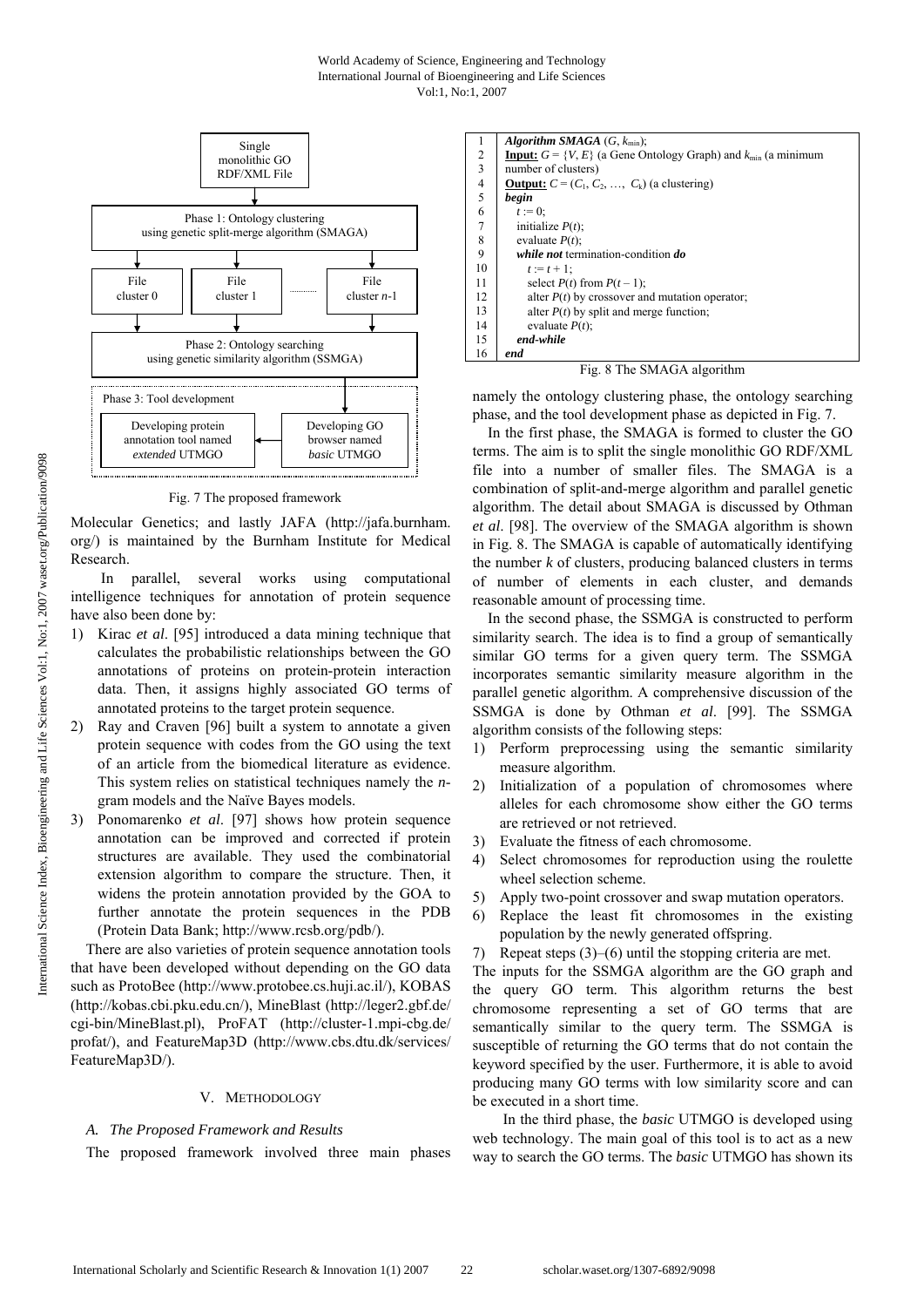

Fig. 9 The flowchart of the *extended* UTMGO

capability to determine the semantically similar GO terms as compared to other keyword-based GO browsers. This is due to the effectiveness of the SMAGA and SSMGA because of its intelligent components. The potential of this tool has been broadened to annotate protein sequences. The tool named *extended* UTMGO is able to return a set of GO terms together with their associated protein sequences that have higher sequence alignment score to the query protein sequence. This feature allows bioscientists to annotate anonymous protein sequences by only using the GO terms. Thus, it prevents dependency on BLAST and blind sequence similarity search. Both of these tools are described by Othman *et al*. [100]. The flowchart of the *extended* UTMGO is shown in Fig. 9.

#### *B. Data Sources*

The GO data used in this study is in RDF/XML format. The data is compressed in a GZIP file named go\_YYYYMMassocdb.rdf-xml.gz. The data is updated monthly and can be downloaded from http://archive.godatabase.org/. The data comes without protein sequences and IEA evidence associations. Therefore, to include both of them into the GO RDF/XML file these data are taken from the MySQL format. The GO data in MySQL format is stored in a file named go\_YYYYMM-seqdb-tables.tar.gz.

In the meantime, to assess the performance of the *extended* UTMGO for annotating protein sequences, 50 protein sequences are selected randomly from each species as follows:

- 1) *Oryza sativa ssp japonica* from the Gramene database (http://www.gramene.org/Oryza\_sativa/index.html).
- 2) *Homo sapiens* is obtained from the Ensembl database (http://www.ensembl.org/Homo\_sapiens/index.html).
- 3) *Saccharomyces cerevisiae* from the SGD database.
- 4) *Arabidopsis thaliana* is downloaded from the TAIR database (The Arabidopsis Information Resource; http://

#### www.arabidopsis.org/).

## *C. Instrumentation and Comparison*

All experiments are run on a 25-node low-cost PC cluster with 2.8GHz Pentium IV of processor, 512MB of memory, and 100Mbps of network speed. The operating system used is Fedora Core 5. The low-cost PC cluster is based on island (coarse-grained) model that has been successfully used for parallel genetic algorithms [101]–[103]. It is implemented using MPICH2 libraries (http://www-unix.mcs.anl.gov/ mpi/mpich/) created by the Argonne National Laboratory. The genetic algorithms used in this study are an enhancement of the existing GAlib C++ libraries (http://lancet.mit.edu/ga/). The interface for the *basic* and *extended* UTMGO are developed using Java Server Pages (JSP) scripts.

The performance of the proposed tools is measured by recall, precision, and running time of the results. The *basic* UTMGO has been compared with AmiGO, GenNav Browser, TAIR Keyword Browser, and QuickGO Browser. The term similarity score of the GO terms returned by each browser is also presented. On the other hand, the capability of the *extended* UTMGO is compared with other GO-based protein sequence annotation tools such as GOPET, GOtcha, GoFigure, and JAFA. This study has also presented the sequence alignment score of the protein sequences associated to the GO terms that are returned by each protein sequence annotation tool.

### VI. SUMMARY

The aim of this paper is to give an overview of the weaknesses of existing protein sequence annotation tools, thus, to introduce a new tool named *extended* UTMGO that is fully based on the GO to overcome those weaknesses. However, to come out with the *extended* UTMGO, two main problems that are related to automatic clustering and semantic similarity search have been raised and their solutions have been discussed. The automatic clustering has been solved using combination of split-and-merge algorithm and parallel genetic algorithm. On the other hand, the semantic similarity measure algorithm has been incorporated in the parallel genetic algorithm to perform the semantic similarity search. The review on automatic clustering and semantic similarity search algorithms including their applications has been presented to support the justification of the chosen algorithms. This paper also gives broad review of basic concepts of the protein sequence, protein sequence databases, and processes involved in the protein sequence annotation for better understanding of the nature of the problems, together with explanation about GO including its properties, characteristics, and applications.

#### **REFERENCES**

[1] A. Chinnasamy, A. Mittal, and W.K. Sung, "Probabilistic prediction of protein-protein interactions from the protein sequences," *Computers in Biology & Medicine*, vol. 36, no. 10, pp. 1143-1154, Oct. 2006.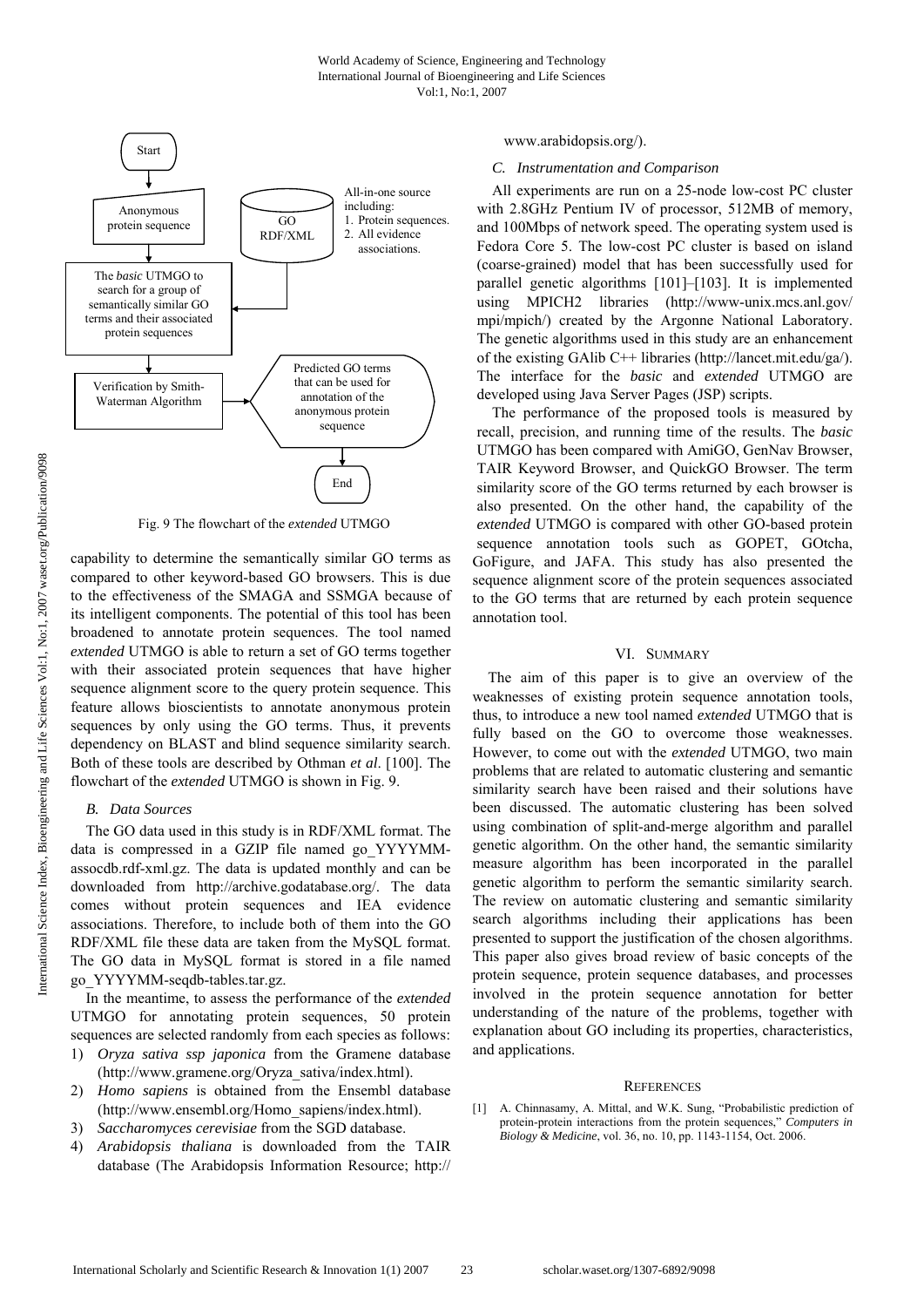- [2] L. Pireddu, D. Szafron, P. Lu, and R. Greiner, "The Path-A metabolic pathway prediction web server," *Nucleic Acids Research*, vol. 34, no. 1, pp. W714-W719, Jul. 2006.
- [3] G.K. Acquaah-Mensah, S.M. Leach, and C. Guda, "Predicting the subcellular localization of human proteins using machine learning and exploratory data analysis," *Genomics Proteomics Bioinformatics*, vol. 4, no. 2, pp. 120-133, May 2006.
- [4] E.J. Whitfield, M. Pruess, and R. Apweiler, "Bioinformatics database infrastructure for biotechnology research," *J. Biotechnology*, vol. 124, no. 4, pp. 629-639, Aug. 2006.
- [5] C. Brooksbank, G. Cameron, and J. Thornton, "The European Bioinformatics Institute's data resources: towards systems biology," *Nucleic Acids Research*, vol. 33, no. 1, pp. D46-D53, Jan. 2005.
- [6] R. Apweiler, A. Bairoch, and C.H. Wu, "Protein sequence databases," *Current Opinion in Chemical Biology*, vol. 8, no. 1, pp. 76-80, Feb. 2004.
- [7] E. Kretschmann, W. Fleischmann, and R. Apweiler, "Automatic rule generation for protein annotation with the C4.5 data mining algorithm applied on SWISS-PROT," *Bioinformatics*, vol. 17, no. 10, pp. 920-926, Oct. 2001.
- [8] C.H. Wu, H. Huang, L.S. Yeh, and W.C. Barker, "Protein family classification and functional annotation," *Computational Biology & Chemistry*, vol. 27, no. 1, pp. 37-47, Feb. 2003.
- [9] A. Gattiker, K. Michoud, C. Rivoire, A.H. Auchincloss, E. Coudert, T. Lima, P. Kersey, M. Pagni, C.J. Sigrist, C. Lachaize, A.L. Veuthey, E. Gasteiger, and A. Bairoch, "Automated annotation of microbial proteomes in SWISS-PROT," *Computational Biology & Chemistry*, vol. 27, no. 1, pp. 49-58, Feb. 2003.
- [10] W. Fleischmann, S. Moller, A. Gateau, and R. Apweiler, "A novel method for automatic functional annotation of proteins," *Bioinformatics*, vol. 15, no. 3, pp. 228-233, Mar. 1999.
- [11] R. Apweiler, A. Bairoch, C.H. Wu, W.C. Barker, B. Boeckmann, S. Ferro, E. Gasteiger, H. Huang, R. Lopez, M. Magrane, M.J. Martin, D.A. Natale, C. O'Donovan, N. Redaschi, and L.S. Yeh, "UniProt: the Universal Protein knowledgebase," *Nucleic Acids Research*, vol. 32, no. 1, pp. D115-D119, Jan. 2004.
- [12] C.H. Wu, R. Apweiler, A. Bairoch, D.A. Natale, W.C. Barker, B. Boeckmann, S. Ferro, E. Gasteiger, H. Huang, R. Lopez, M. Magrane, M.J. Martin, R. Mazumder, C. O'Donovan, N. Redaschi, and B. Suzek, "The Universal Protein Resource (UniProt): an expanding universe of protein information," *Nucleic Acids Research*, vol. 34, no. 1, pp. D187- D191, Jan. 2006.
- [13] A. Bairoch, R. Apweiler, C.H. Wu, W.C. Barker, B. Boeckmann, S. Ferro, E. Gasteiger, H. Huang, R. Lopez, M. Magrane, M.J. Martin, D.A. Natale, C. O'Donovan, N. Redaschi, and L.S. Yeh, "The Universal Protein Resource (UniProt)," *Nucleic Acids Research*, vol. 33, no. 1, pp. D154-D159, Jan. 2005.
- [14] K.A. Snyder, H.J. Feldman, M. Dumontier, J.J. Salama, and C.W. Hogue, "Domain-based small molecule binding site annotation," *Bioinformatics*, vol. 22, no. 3, pp. 291-296, Feb. 2006.
- [15] L.B. Koski, M.W. Gray, B.F. Lang, and G. Burger, "AutoFACT: an automatic functional annotation and classification tool," *BMC Bioinformatics*, vol. 6, no. 1, rec. 151, Jun. 2005.
- [16] C.E. Jones, U. Baumann, and A.L. Brown, "Automated methods of predicting the function of biological sequences using GO and BLAST," *BMC Bioinformatics*, vol. 6, no. 1, rec. 272, Nov. 2005.
- [17] A. Prlic, F.S. Domingues, P. Lackner, and M.J. Sippl, "WILMAautomated annotation of protein sequences," *Bioinformatics*, vol. 20, no. 1, pp. 127-128, Jan. 2004.
- [18] X. Yuan, Z.Z. Hu, H.T. Wu, M. Torii, M. Narayanaswamy, K.E. Ravikumar, K. Vijay-Shanker, and C.H. Wu, "An online literature mining tool for protein phosphorylation," *Bioinformatics*, vol. 22, no. 13, pp. 1668-1669, Jul. 2006.
- [19] J.H. Chiang and H.C. Yu, "Literature extraction of protein functions using sentence pattern mining," *IEEE Trans. Knowledge & Data Engineering*, vol. 17, no. 8, pp. 1088-1098, Aug. 2005.
- [20] C.J.A. Sigrist, E.D. Castro, P.S. Langendijk-Genevaux, V.L. Saux, A. Bairoch, and N. Hulo, "ProRule: a new database containing functional and structural information on PROSITE profiles," *Bioinformatics*, vol. 21, no. 21, pp. 4060-4066, Aug. 2005.
- [21] G.X. Yu, "Ruleminer: a knowledge system for supporting highthroughput protein function annotations," *J. Bioinformatics & Computational Biology*, vol. 2, no. 4, pp. 595-617, Dec. 2004.
- [22] J. Morbach, A. Yang, and W. Marquardt, "OntoCAPE—a large-scale ontology for chemical process engineering," *Engineering Applications Artificial Intelligence*, vol. 20, no. 2, pp. 147-161, Mar. 2007.
- [23] R.J. Williams, N.D. Martinez, and J. Golbeck, "Ontologies for ecoinformatics," *Web Semantics: Science, Services & Agents on the World Wide Web*, vol. 4, no. 4, pp. 237-242, Dec. 2006.
- [24] M. Naphade, J.R. Smith, J. Tesic, S. Chang, W. Hsu, L. Kennedy, A. Hauptmann, and J. Curtis, "Large-scale concept ontology for multimedia," *IEEE Multimedia*, vol. 13, no. 3, pp. 86-91, Jul.-Sep. 2006.
- [25] J. Köhler, S. Philippi, M. Specht, and A. Rüegg, "Ontology based text indexing and querying for the semantic web," *Knowledge-Based Systems*, vol. 19, no. 8, pp. 744-754, Dec. 2006.
- [26] C. Hess and C. Schlieder, "Ontology-based verification of core model conformity in conceptual modeling," *Computers, Environment & Urban Systems*, vol. 30, no. 5, pp. 543-561, Sep. 2006.
- [27] D. Pérez-Rey, V. Maojo, M. García-Remesal, R. Alonso-Calvo, H. Billhardt, F. Martin-Sánchez, and A. Sousa, "ONTOFUSION: ontologybased integration of genomic and clinical databases," *Computers in Biology & Medicine*, vol. 36, no. 7-8, pp. 712-730, Jul.-Aug. 2006.
- [28] E. Camon, M. Magrane, D. Barrell, V. Lee, E. Dimmer, J. Maslen, D. Binns, N. Harte, R. Lopez, and R. Apweiler, "The Gene Ontology Annotation (GOA) database: sharing knowledge in Uniprot with gene ontology," *Nucleic Acids Research*, vol. 32, no. 1, pp. D262-266, Jan. 2004.
- [29] A. Lewin and I.C. Grieve, "Grouping gene ontology terms to improve the assessment of gene set enrichment in microarray data," *BMC Bioinformatics*, vol. 7, no. 1, rec. 426, Oct. 2006.
- [30] X. Wu, L. Zhu, J. Guo, D.Y. Zhang, and K. Lin, "Prediction of yeast protein-protein interaction network: insights from the gene ontology and annotations," *Nucleic Acids Research*, vol. 34, no. 7, pp. 2137-2150, Apr. 2006.
- [31] Z. Cai, X. Mao, S. Li, and L. Wei, "Genome comparison using Gene Ontology (GO) with statistical testing," *BMC Bioinformatics*, vol. 7, no. 1, rec. 374, Aug. 2006.
- [32] B. Zheng, D.C. McLean, and X. Lu, "Identifying biological concepts from a protein-related corpus with a probabilistic topic model," *BMC Bioinformatics*, vol. 7, no. 1, rec. 58, Feb. 2006.
- [33] The Gene Ontology Consortium, "The Gene Ontology (GO) project in 2006," *Nucleic Acids Research*, vol. 34, no. 1, pp. D322-D326, Jan. 2006.
- [34] J. Lomax, "Get ready to GO! A biologist's guide to the gene ontology," *Briefings in Bioinformatics*, vol. 6, no. 3, pp. 298-304, Sep. 2005.
- [35] M.A. Harris, J. Lomax, A. Ireland, and J.I. Clark, "The gene ontology project," in *Encyclopedia Genetics, Genomics, Proteomics Bioinformatics*, part 4, S. Subramaniam, Ed. New York: John Wiley & Sons, 2005.
- [36] M. Bada, R. Stevens, C. Goble, Y. Gil, M. Ashburner, J.A. Blake, J.M. Cherry, M.A. Harris, and S. Lewis, "A short study on the success of the gene ontology," *J. Web Semantics*, vol. 1, no. 2, pp. 235-240, Feb. 2004.
- [37] The Gene Ontology Consortium, "The Gene Ontology (GO) database and informatics resource," *Nucleic Acids Research*, vol. 32, no. 1, pp. D258-D261, Jan. 2004.
- [38] The Gene Ontology Consortium, "Creating the gene ontology resource: design and implementation," *Genome Research*, vol. 11, no. 8, pp. 1425- 1433, Aug. 2001.
- [39] The Gene Ontology Consortium, "Gene ontology: tool for the unification of biology," *Nature Genetics*, vol. 25, no. 1, pp. 25-29, May 2000.
- [40] D. Beckett. (2004, Feb. 10). RDF/XML syntax specification (revised) [Online]. Available: http://www.w3.org/TR/rdf-syntax-grammar.
- [41] J. Ye, L. Fang, H. Zheng, Y. Zhang, J. Chen, Z. Zhang, J. Wang, S. Li, R. Li, L. Bolund, and J. Wang, "WEGO: a web tool for plotting GO annotations," *Nucleic Acids Research*, vol. 34, no. 1, pp. W293-W297, Jul. 2006.
- [42] H.K. Lee, W. Braynen, K. Keshav, and P. Pavlidis, "ErmineJ: tool for functional analysis of gene expression data sets," *BMC Bioinformatics*, vol. 6, no. 1, rec. 269, Nov. 2005.
- [43] H. Liu, Z.Z. Hu, and C.H. Wu, "DynGO: a tool for visualizing and mining of gene ontology and its associations," *BMC Bioinformatics*, vol. 6, no. 1, rec. 201, Aug. 2005.
- [44] S. Aitken, R. Korf, B. Webber, and J. Bard, "COBrA: a bio-ontology editor," *Bioinformatics*, vol. 21, no. 6, pp. 825-826, Mar. 2005.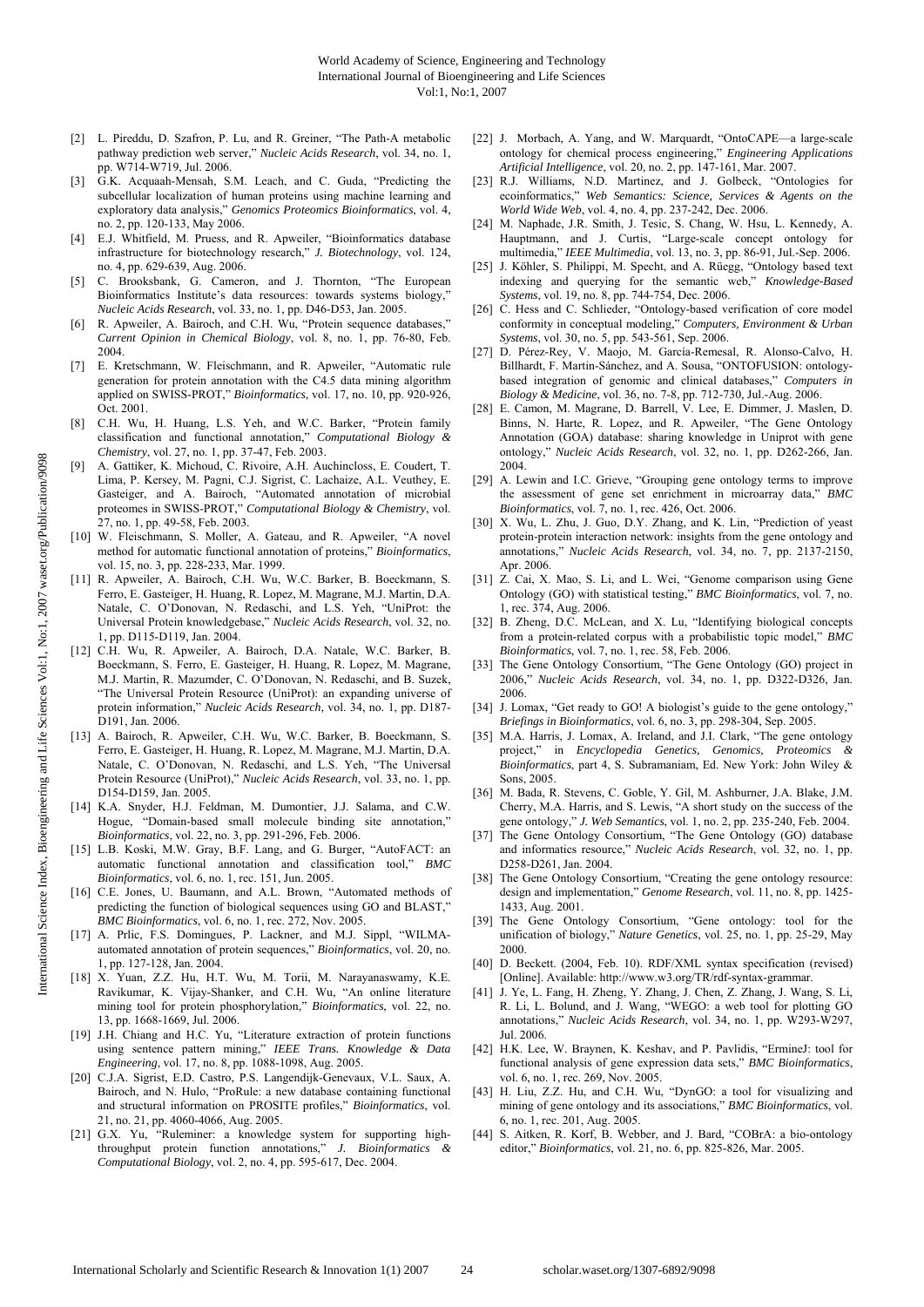- [45] W. Cai, S. Chen, and D. Zhang, "Fast and robust fuzzy c-means clustering algorithms incorporating local information for image segmentation," *Pattern Recognition*, vol. 40, no. 3, pp. 825-838, Mar. 2007.
- [46] M. Friedman, M. Last, Y. Makover, and A. Kandel, "Anomaly detection in web documents using crisp and fuzzy-based cosine clustering methodology," *Information Sciences*, vol. 177, no. 2, pp. 467-475, Jan. 2007.
- [47] J.J. Huang, G.H. Tzeng, and C.S. Ong, "Marketing segmentation using support vector clustering," *Expert Systems with Applications*, vol. 32, no. 2, pp. 313-317, Feb. 2007.
- [48] W. Zhong, J. He, R. Harrison, P.C. Tai, and Y. Pan, "Clustering support vector machines for protein local structure prediction," *Expert Systems with Applications*, vol. 32, no. 2, pp. 518-526, Feb. 2007.
- [49] G.P. Papamichail and D.P. Papamichail, "The k-means range algorithm for personalized data clustering in e-commerce," *European J. Operational Research,* vol. 177, no. 3, pp. 1400-1408, Mar. 2007.
- [50] Z.S.H. Chan, L. Collins, and N. Kasabov, "An efficient greedy k-means algorithm for global gene trajectory clustering," *Expert Systems with Applications*, vol. 30, no. 1, pp. 137-141, Jan. 2006.
- [51] A.C. Martinez-Estudillo, C. Hervas-Martinez, F.J. Martinez-Estudillo, and N. Garcia-Pedrajas, "Hybridization of evolutionary algorithms and local search by means of a clustering method," *IEEE Trans. Systems, Man & Cybernetics, Part B*, vol. 36, no. 3, pp. 534-545, Jun. 2006.
- [52] D.F. Rogers and S.S. Kulkarni, "Optimal bivariate clustering and a genetic algorithm with an application in cellular manufacturing, *European J. Operational Research*, vol. 160, no. 2, pp. 423-444, Jan. 2005.
- [53] J.Y. Hwang and W. Kuo, "Model-based clustering for integrated circuit yield enhancement," *European J. Operational Research*, vol. 178, no. 1, pp. 143-153, Apr. 2007.
- [54] Y. Zeng and J. Garcia-Frias, "A novel HMM-based clustering algorithm for the analysis of gene expression time-course data," *Computational Statistics & Data Analysis*, vol. 50, no. 9, pp. 2472-2494, May 2006.
- [55] H.M. Torres, J.A. Gurlekian, H.L. Rufiner, and M.E. Torres, "Selforganizing map clustering based on continuous multiresolution entropy," *Physica A: Statistical Mechanics & its Applications*, vol. 361, no. 1, pp. 337-354, Feb. 2006.
- [56] S. Mitra, H. Banka, and W. Pedrycz, "Rough–fuzzy collaborative clustering," *IEEE Trans. Systems, Man & Cybernetics, Part B*, vol. 36, no. 4, pp. 795-805, Aug. 2006.
- [57] G. Peters, "Some refinements of rough k-means clustering," *Pattern Recognition*, vol. 39, no. 8, pp. 1481-1491, Aug. 2006.
- [58] E. Zio and P. Baraldi, "Evolutionary fuzzy clustering for the classification of transients in nuclear components," *Progress in Nuclear Energy*, vol. 46, no. 3-4, pp. 282-296, Apr. 2005.
- [59] S.A. Mingoti and J.O. Lima, "Comparing SOM neural network with fuzzy c-means, k-means and traditional hierarchical clustering algorithms," *European J. Operational Research*, vol. 174, no. 3, pp. 1742-1759, Nov. 2006.
- [60] G. Chicco, R. Napoli, and F. Piglione, "Comparisons among clustering techniques for electricity customer classification," *IEEE Trans. Power Systems*, vol. 21, no. 2, pp. 933-940, May 2006.
- [61] H. Guldemır and A. Sengur, "Comparison of clustering algorithms for analog modulation classification," *Expert Systems with Applications*, vol. 30, no. 4, pp. 642-649, May 2006.
- [62] P.C.H. Ma, K.C.C. Chan, X. Yao, and D.K.Y. Chiu, "An evolutionary clustering algorithm for gene expression microarray data analysis," *IEEE Trans. Evolutionary Computation*, vol. 10, no. 3, pp. 296-314, Jun. 2006.
- [63] M. Laszlo and S. Mukherjee, "A genetic algorithm using hyperquadtrees for low-dimensional k-means clustering," *IEEE Trans. Pattern Analysis & Machine Intelligence*, vol. 28, no. 4, pp. 533-543, Apr. 2006.
- [64] W. Sheng, W. Swift, L. Zhang, and X. Liu, "A weighted sum validity function for clustering with a hybrid niching genetic algorithm," *IEEE Trans. Systems, Man & Cybernetics, Part B*, vol. 35, no. 6, pp. 1156- 1167, Dec. 2005.
- [65] S. Bandyopadhyay, "Simulated annealing using a reversible jump Markov chain Monte Carlo algorithm for fuzzy clustering," *IEEE Trans. Knowledge & Data Engineering*, vol. 17, no. 4, pp. 479-490, Apr. 2005.
- [66] C. Aykanat, B.B. Cambazoglu, F. Findik, and T. Kurc, "Adaptive decomposition and remapping algorithms for object-space-parallel direct

volume rendering of unstructured grids," *J. Parallel & Distributed Computing*, vol. 67, no. 1, pp. 77-99, Jan. 2007.

- [67] A. Duarte, Á. Sánchez, F. Fernández, and A.S. Montemayor, "Improving image segmentation quality through effective region merging using a hierarchical social metaheuristic," *Pattern Recognition Letters*, vol. 27, no. 11, pp. 1239-1251, Aug. 2006.
- [68] M. Boulif and K. Atif, "A new branch-&-bound-enhanced genetic algorithm for the manufacturing cell formation problem," *Computers & Operations Research*, vol. 33, no. 8, pp. 2219-2245, Aug. 2006.
- [69] B.S. Mitchell and S. Mancoridis, "On the automatic modularization of software systems using the Bunch tool," *IEEE Trans. Software Engineering*, vol. 32, no. 3, pp. 193-208, Mar. 2006.
- [70] J. Grabowski and J. Pempera, "The permutation flow shop problem with blocking. A tabu search approach," *Omega*, vol. 35, no. 3, pp. 302-311, Jun. 2007.
- [71] M. Sun, "Solving the uncapacitated facility location problem using tabu search," *Computers & Operations Research*, vol. 33, no. 9, pp. 2563- 2589, Sep. 2006.
- [72] M.K. Tiwari, S. Kumar, Prakash, and R. Shankar, "Solving part-type selection and operation allocation problems in an FMS: an approach using constraints-based fast simulated annealing algorithm," *IEEE Trans. Systems, Man & Cybernetics, Part A*, vol. 36, no. 6, pp. 1170- 1184, Nov. 2006.
- [73] G. Attiya and Y. Hamam, "Task allocation for maximizing reliability of distributed systems: a simulated annealing approach," *J. Parallel & Distributed Computing*, vol. 66, no. 10, pp. 1259-1266, Oct. 2006.
- [74] M. Moz and M.V. Pato, "A genetic algorithm approach to a nurse rerostering problem," *Computers & Operations Research*, vol. 34, no. 3, pp. 667-691, Mar. 2007.
- [75] I.H. Toroslu and Y. Arslanoglu, "Genetic algorithm for the personnel assignment problem with multiple objectives," *Information Sciences*, vol. 177, no. 3, pp. 787-803, Feb. 2007.
- [76] A.C. Zecchin, A.R. Simpson, H.R. Maier, M. Leonard, A.J. Roberts, and M.J. Berrisford, "Application of two ant colony optimisation algorithms to water distribution system optimization," *Mathematical & Computer Modelling*, vol. 44, no. 5-6, pp. 451-468, Sep. 2006.
- [77] P.Y. Yin and J.Y. Wang, "Ant colony optimization for the nonlinear resource allocation problem," *Applied Mathematics & Computation*, vol. 174, no. 2, pp. 1438-1453, Mar. 2006.
- [78] J.S. Heo, K.Y. Lee, and R. Garduno-Ramirez, "Multiobjective control of power plants using particle swarm optimization techniques," *IEEE Trans. Energy Conversion*, vol. 21, no. 2, pp. 552-561, Jun. 2006.
- [79] S.H. Jacobson, L.A. McLay, S.N. Hall, D. Henderson, and D.E. Vaughan, "Optimal search strategies using simultaneous generalized hill climbing algorithms," *Mathematical & Computer Modelling*, vol. 43, no. 9-10, pp. 1061-1073, May 2006.
- [80] L. You and S. Wood, "Assessing the spatial distribution of crop areas using a cross-entropy method," *Int'l J. Applied Earth Observation & Geoinformation*, vol. 7, no. 4, pp. 310-323, Dec. 2005.
- [81] M.A. Arostegui Jr., S.N. Kadipasaoglu, and B.M. Khumawala, "An empirical comparison of tabu search, simulated annealing, and genetic algorithms for facilities location problems," *Int'l J. Production Economics*, vol. 103, no. 2, pp. 742-754, Oct. 2006.
- [82] S. Kannan, S.M.R. Slochanal, and N.P. Padhy, "Application and comparison of metaheuristic techniques to generation expansion planning problem," *IEEE Trans. Power Systems*, vol. 20, no. 1, pp. 466- 475, Feb. 2005.
- [83] E. Elbeltagi, T. Hegazy, and D. Grierson, "Comparison among five evolutionary-based optimization algorithms," *Advanced Engineering Informatics*, vol. 19, no. 1, pp. 43-53, Jan. 2005.
- [84] S. Kumar, S.H. Ong, S. Ranganath, and F.T. Chew, "A luminance- and contrast-invariant edge-similarity measure," *IEEE Trans. Pattern Analysis & Machine Intelligence*, vol. 28, no. 12, pp. 2042-2048, Dec. 2006.
- [85] J.D. Clayden, M.E. Bastin, and A.J. Storkey, "Improved segmentation reproducibility in group tractography using a quantitative tract similarity measure," *NeuroImage*, vol. 33, no. 2, pp. 482-492, Nov. 2006.
- [86] P. Paclik, J. Novovicova, and R.P.W. Duin, "Building road-sign classifiers using a trainable similarity measure," *IEEE Trans. Intelligent Transportation Systems*, vol. 7, no. 3, pp. 309-321, Sep. 2006.
- [87] Y. Peng and C.W. Ngo, "Clip-based similarity measure for querydependent clip retrieval and video summarization," *IEEE Trans. Circuits & Systems for Video Technology*, vol. 16, no. 5, pp. 612-627, May 2006.